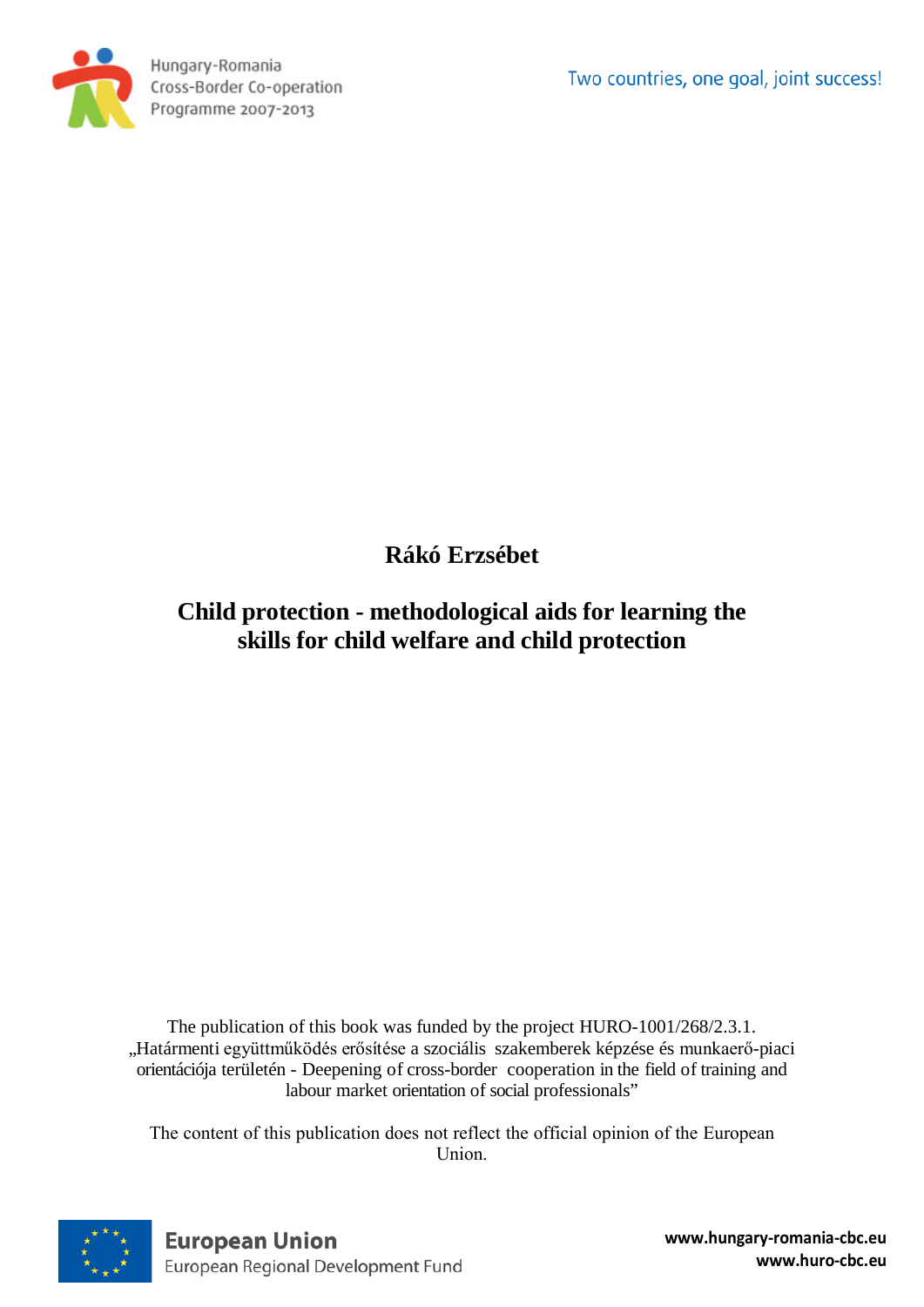#### **Introduction**

The aim of the present methodological aid is to provide help to process the information related to child protection system. Our goal is that students recognize the threats regarding the children and youth age groups, be able to collect information and experiences on the children and youth age groups as users, and organize them. The students get to know the methods of unmet needs, detect vulnerability, processing, analysis and management. The students have to be able to explore and interpret the reasons and consequences that lead to the unfavourable situations for the target group. During the preparation of the course the student will be able to perform social pedagogical work and to provide professional services for in the child and youth protection institutions and to plan the helping processes, to analyse and provide them, as well as to apply the preventive and problem-solving techniques and methods in these institutions.

In the framework of the course students will learn about the current situation of child and youth protection through researches, particularly with regard to risk factors and deviances. Students will acquire knowledge of the 1997th year XXXI. Law on The institutions regulated by the Child Protection Act, and on the way they operate. Students learn about the role of the social pedagogues as well as their responsibilities in the institutions, and the jobs they can accept there. We will deepen their knowledge relating to the applicable work forms in the child protection institutions, the methods that may facilitate the design process, and data analysis. In the seminar related to the lecture the students will solve practical competency skill development tasks in groups and in individual forms. It aims to deepen the theoretical knowledge, to recognize connections and to learn problem-solving techniques.

The methods in the course are the following: training, exercise, independent and group work for the students, reading literature, interpretation and synthesis of prior knowledge and practical experiences, simulations, debate, discussion, explanation.

During the semester, the students will work in groups and individually as well, depending on the number of them, 3-4 work groups will be formed in a seminar. During the seminars we will usually use exercises that have been issued ahead – the students have to prepare at home – and they will be introduced by a member of the group. In the case where there is no exercise given in advance, the groups will receive a task on the lessons.

By the end of the semester, students produce a portfolio of processed tasks, which will be presented at the end of the semester.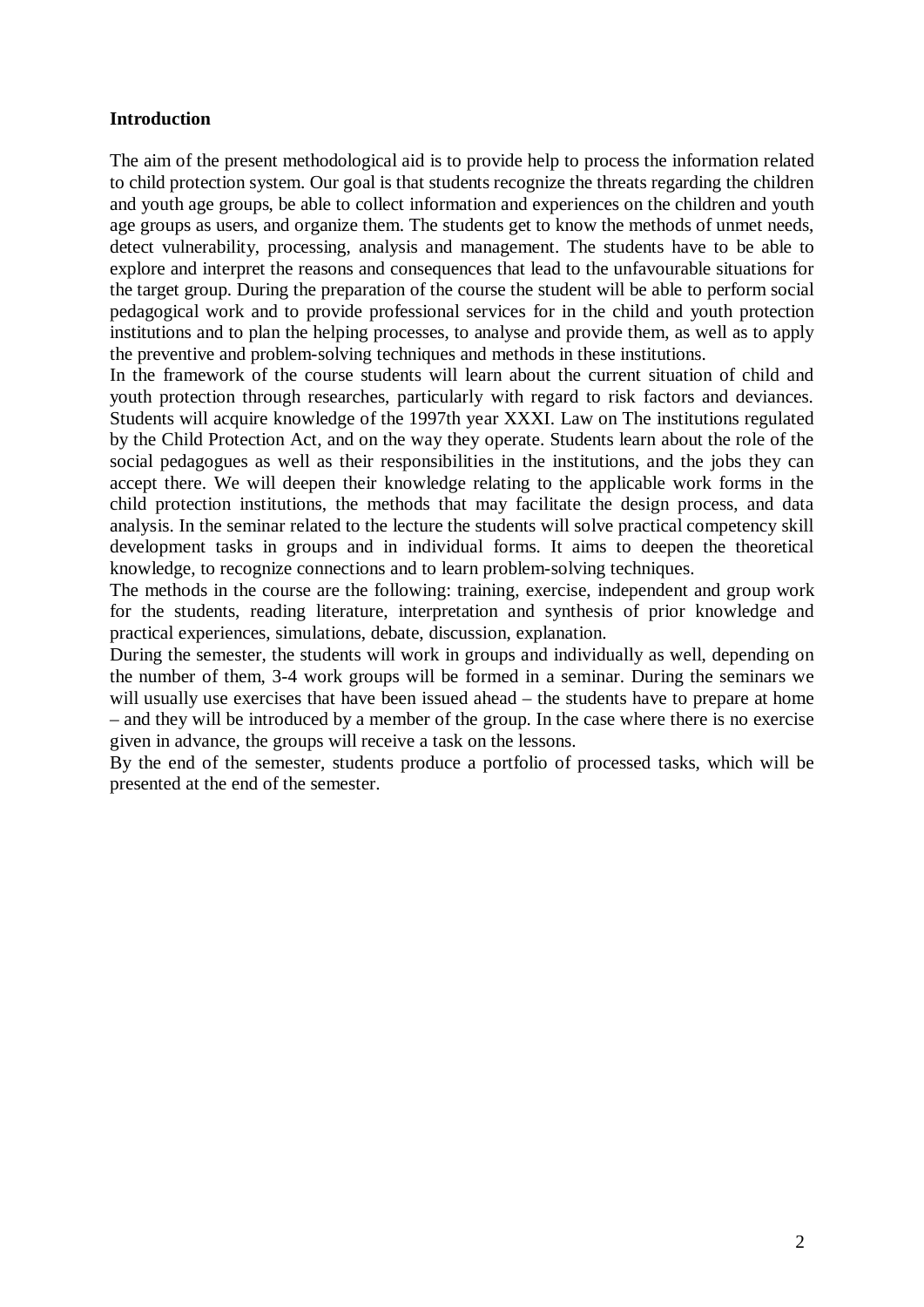Topics for the seminars related to the lectures

# **1.The current situation of children and youth ages in the Hungarian society**

#### **Questions, exercises:**

Description and recommendation of journals (included on-line journals) related to child and youth protection (exercises provided in advance and group work)

By using the data from the research Youth 2008 (Ifjúság 2008) 2008 the presentation of the following topics (exercises provided in advance and group work):

- The 15-29 age group's way of life, deviances
- The cultural consumption characteristics and leisure habits of the 15-29 age group
- The labour market situation of young people

# **Literature:**

Szabó Andrea - Bauer Béla (szerk.) (2009): Ifjúság 2008 Gyorsjelentés. Szociálpolitikai és Munkaügyi Intézet, Budapest [http://www.mobilitas.hu/uploads/1/hirek/2382/fajlok/ifjusag2008\\_gyorsjelentes\\_090520.pdf](http://www.mobilitas.hu/uploads/1/hirek/2382/fajlok/ifjusag2008_gyorsjelentes_090520.pdf%202012.%2008.%2022)  [2012.](http://www.mobilitas.hu/uploads/1/hirek/2382/fajlok/ifjusag2008_gyorsjelentes_090520.pdf%202012.%2008.%2022) 08. 22.

Laki László - Szabó Andrea (2011): Szempontok az ifjúsági folyamatok értelmezéséhez. In Bauer Béla - Szabó Andrea (szerk.): Arctalan (?) nemzedék. Nemzeti Család- és Szociálpolitikai Intézet, Budapest pp. 13-25

Laki László (2011): Fiatalok a munkaerőpiacon. In Bauer Béla - Szabó Andrea (szerk.): Arctalan (?) nemzedék. Nemzeti Család- és Szociálpolitikai Intézet, Budapest pp. 115-131 [http://www.ncsszi.hu/kutatasi-igazgatosag-1\\_10/ifjusagkutatas-2\\_14/fontosabb-publikaciok-](http://www.ncsszi.hu/kutatasi-igazgatosag-1_10/ifjusagkutatas-2_14/fontosabb-publikaciok-4_120%202012)[4\\_120](http://www.ncsszi.hu/kutatasi-igazgatosag-1_10/ifjusagkutatas-2_14/fontosabb-publikaciok-4_120%202012) 2012. 07.21.

#### **2. Groups and features children in need of child protection and the basic concepts of child protection**

# **Notions**

The discussion of the concept of vulnerability and disadvantage based on different authors, the exploration of the differences between the interpretations and the similarities:

The notion of vulnerability: Kerezsi 1995, Szöllősi 2000, Domszky 2004, Herczog 2007

The notion of disadvantageous situation: A hátrányos helyzet fogalma: Kozma 1975, Huszár 1981, Papp 1997, Tót 1997, Liskó, 1997, Várnagy- Várnagy 2000, Fejes, Józsa, 2005, Andorka 2006, Liskó 1997, Papp 1997, Tót 1997, Kozma, 1975

After reviewing the definitions of vulnerability and disadvantage it is clear that it is very important to emphasize the difference between the two concepts of child protection, as other types of intervention is required in the cases of disadvantage as in the cases of threat. It is not frequent that the authorities are taken out of the family because of the disadvantages, while in the case of vulnerable children it is often the case, depending on the degree of exposure. Interpretations of both concepts are appropriate because most of the institutions to be included in addition to the vulnerability of disadvantaged children as well. The most important task of the institutions is to provide a living environment for children, which eliminates the vulnerability and mitigate the disadvantages. (Rákó, 2011)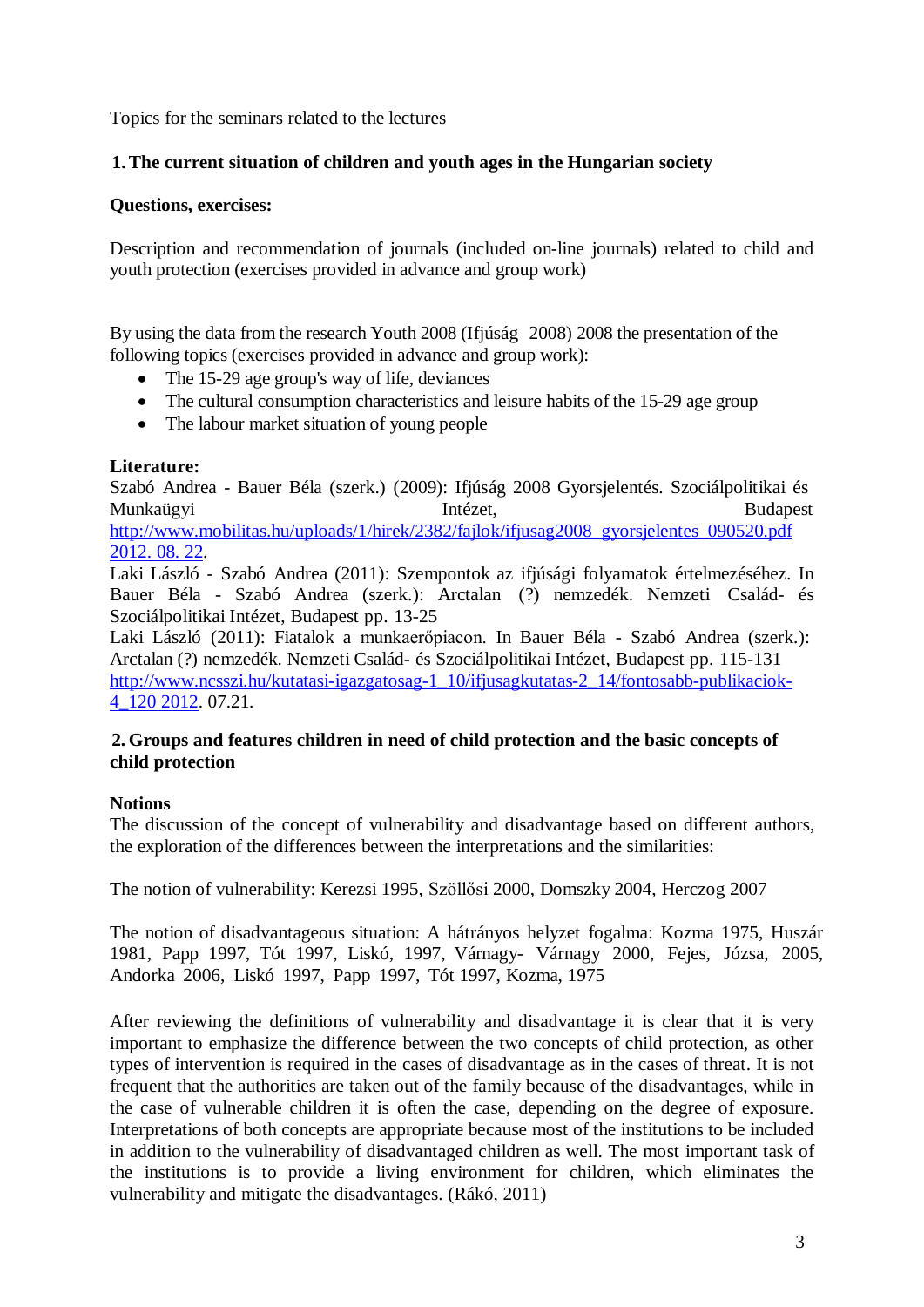

Figure 2. Infants in risk because of financial reasons (persons)



# **Questions, exercises:**

Analyse the change in the number of children at risk during the period of your choice as shown in Figure 1!

Analyse the evolution of the number of vulnerable minors before the introduction of the Child Protection Act (before 1997) and post-period!

What can be the reason of the decrease in the number of children at risk? Do you think that the numbers are realistic?

What experiences did you acquire in connection with the vulnerable/disadvantaged children during your professional practice?

List what could be the cause of endangered phenomenon?

If you should rank the reasons, in your opinion what are the reasons of the vulnerability of children? What is shown in Figure 2?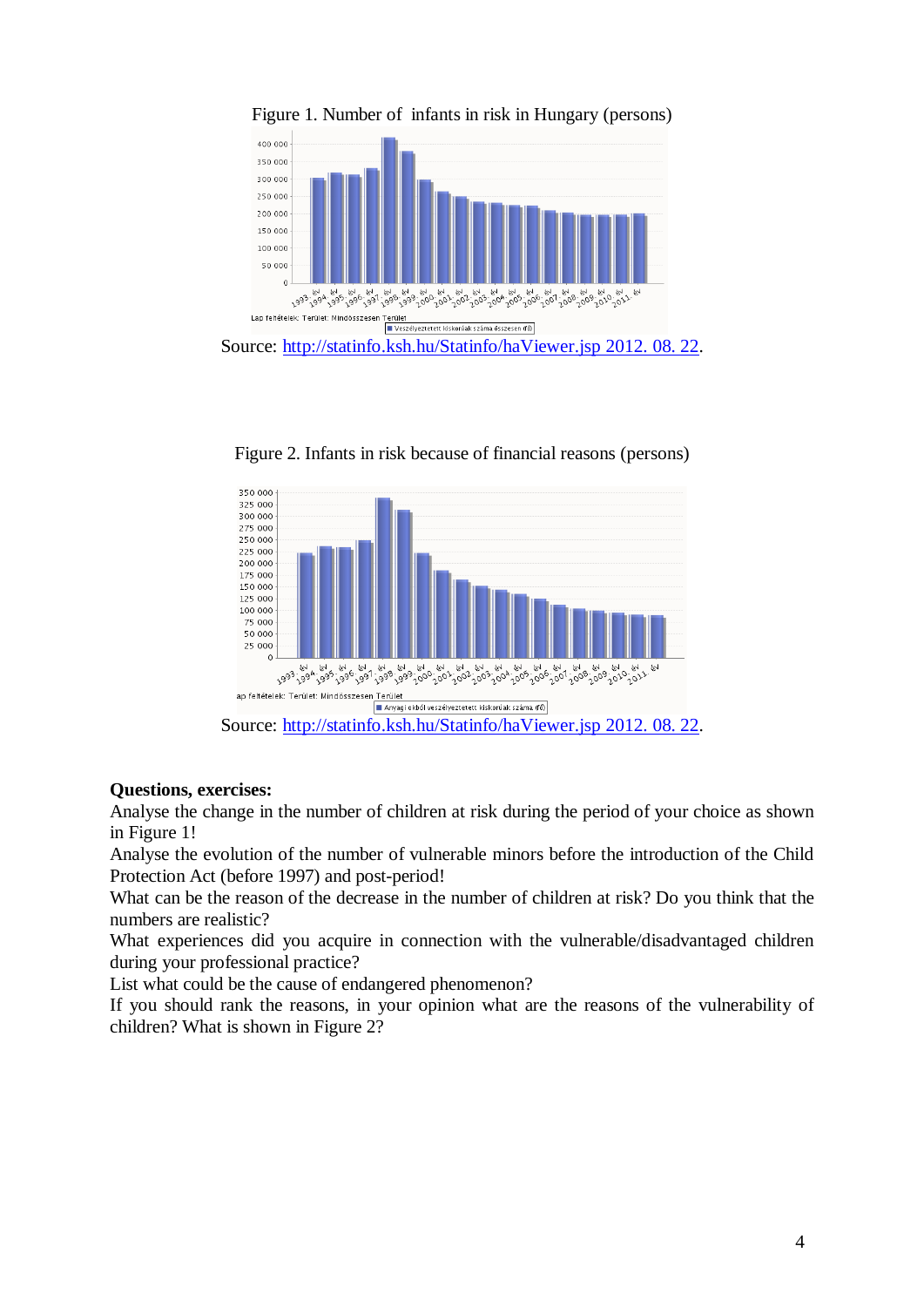# **Literature:**

Domszky András (2004): A gyermekvédelmi szakellátás értékháttere a szakellátás alapértékeinek érvényesülését szolgáló biztosítékok, technikák In Domszky András (szerk.): *Gyermekvédelmi szakellátás*. Budapest, NCSSZI

Fejes József Balázs - Józsa Krisztián (2005): A tanulási motiváció jellegzetességei a hátrányos helyzetű tanulók körében. *Magyar Pedagógia,* 105. 2. sz. pp. 185-205

Hanák Katalin (1983): Gyermekvédelem és társadalom. Akadémia Kiadó, Budapest

Herczog Mária (2001): Gyermekvédelmi kézikönyv Kjk., Kerszöv Jogi és Üzleti Kiadó Kft. Bp. pp. 154-160, pp. 180-184

Huszár István (1981): A hátrányos helyzet Magyarországon. *Társadalmi szemle,* 35*.* 6. sz. Kerezsi Klára (1995): *A védtelen gyermek (Erőszak és elhanyagolás a családban).* Budapest, Közgazdasági és Jogi Könyvkiadó

Kozma Tamás (1975): *Hátrányos helyzet*. Budapest, Tankönyvkiadó

Liskó Ilona (1997): Hátrányos helyzetű gyerekek a szakképző iskolákban. *Educatio,* 6. 1. sz. pp. 60-73

Papp János (1997): A hátrányos helyzet értelmezése. *Educatio* 6. 1. sz. pp. 3-7

Rákó Erzsébet (2011): A gyermekvédelmi szakellátás. Debreceni Egyetem Kiadó, Debrecen

Sziszik Erika - Klér Andrea (2000): Akikért a törvény szól In *Esély* 2000/2. sz. pp. 16-41

Szöllősi Gábor (2003): A gyermekvédelmi probléma, mint társadalmi konstrukció. *Esély* 14*.* 2. sz. pp. 75-95

Szöllősi Gábor (2000): Hogy fogalmunk legyen róla…A veszélyeztetettség fogalma az amerikai gyermekvédelemben. *Esély*, 11. 4. sz. pp. 39-71

Várnagy Elemér - Várnagy Péter (2000): *A hátrányos helyzet pedagógiája*. Budapest, Corvinus

Tót Éva (1997): Szakirodalmi áttekintés. In Papp Ágnes (szerk.): *A hátrányos helyzetű tanulók szakképzése.* Budapest, Munkaügyi Minisztérium

# **3. The change of the concept of child protection, children's rights**

# **Questions, exercises:**

1. Overview of children's rights in the United Nations Convention on Rights of Children on the basis of the review of major paragraphs.

2. Collaboration: Let us set out the cards containing the allegations in Annex No. 1 for the groups. The group members discuss the nine claims, in order of importance and settle them in a diamond shape. Put the most important claim on the table, then the following two most important ones below it. Below them come the three statements, which have moderate importance in the students' opinion. There should be two cards in the fourth line and one card in the fifth line: the claim, which will be held in the least important. In this way the cards are located in a diamond pattern.

The group is given 20 minutes to discuss and decide the order of priority. When everyone is ready the groups go around and look at which group has set up, how they prioritizes, and process the outcomes based on guided aspects.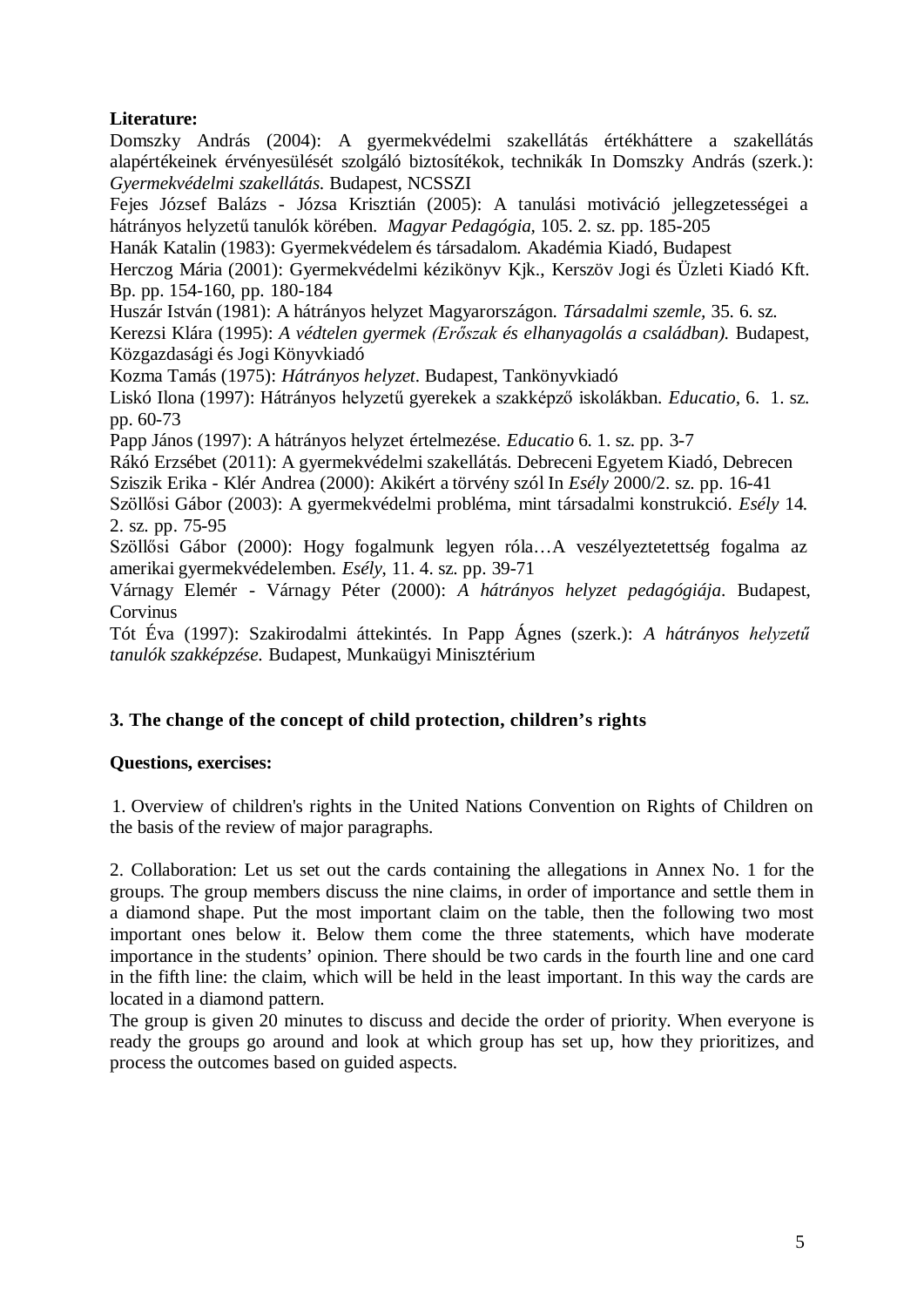3. Processing

Each group should summarize the results of the discussion!

How the results are to be compared with each other for different groups? What are the similarities and the differences?

Why do different people have different priorities?

Are there groups of people who – after listening to others – would like to re-think their decisions about the order of the cards as a result? What arguments were the most persuasive? Summarize, what are the rights of the children, which are not respected ?

Is there any law that is not included in the Convention and do you think should be included? Do you think that a kids' Convention is necessary? Why?

If the Rights of the Children have a special Convention, would it be worth to create such an agreement for the 18-30 year olds?

What kind of special rights should be included into a Convention on the Rights of the young people?

While the Convention provides rights for children, how realistic it seems to you to enforce these rights ?

The **source** of the above described exercise: Patrícia Brander, Ellie Keen, Marie-Laure Lemineur (szerk.) (2004):KOMPASZ Kézikönyv a fiatalok emberi jogi képzéséhez. GYISM Mobilitás, Budapest. pp. 80-81

4. Whose duty is to protect children's rights in Hungary?

Children's rights have emerged as a result of a long development. What antecedents do you know of the adoption of the Convention on the Rights of the Child?

Children's rights are the third generation of human rights. What does this mean? Where can you turn for help if a child's rights are violated?

Summarize the functions of the children's rights advocate!

Have you met any case during your practice, where a child's rights were injured?

5. Create an information material (posters, flyers, etc) for children to help them learn about their rights, understand! (group work)

6. Bokorné Dr. Szegő Hanna (1996) divided children's rights into groups based on the following aspects:

civil political rights, economic, social and cultural rights, special protection of children in the family and in society, protection of specific groups of children, protection of children in emergency situations.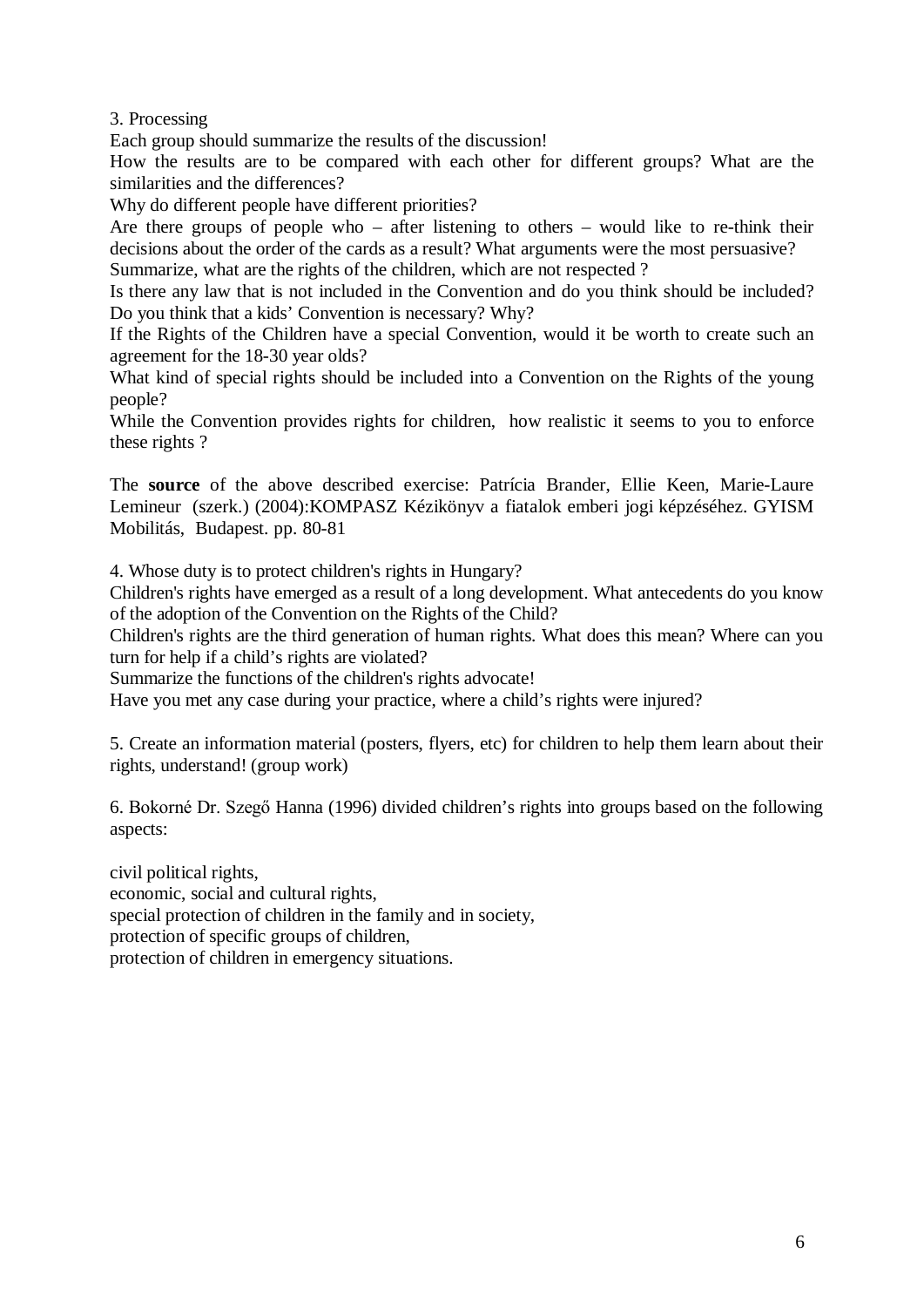Fill in the following table by using the relevant articles of the Convention according to the criteria described above system!

| <b>Rights</b>                             | <b>Relevant paragraph of the Convention</b>     |
|-------------------------------------------|-------------------------------------------------|
| Civil and political rights                | Right for identity and for family relations     |
|                                           | Legal right for the prohibition of separation   |
|                                           | from parents                                    |
|                                           | Right for the protection of family unity        |
|                                           | Right of the expression of an opinion           |
|                                           | Right of free thoughts, conscience and          |
|                                           | religion                                        |
|                                           | Right of public meeting and peaceful            |
|                                           | assembly                                        |
|                                           | Right for privacy and good reputation           |
|                                           | Right for mass media                            |
| economic, social and cultural rights      | Right for the protection of personal freedom    |
|                                           | The right for protection from economic          |
|                                           | exploitation                                    |
|                                           | The right to protection from sexual             |
|                                           | exploitation                                    |
|                                           | Legal protection against harmful agents         |
|                                           | Special protection rights in criminal procedure |
|                                           | and imprisonment                                |
|                                           |                                                 |
| the special protection of children in the |                                                 |
| family and in society                     |                                                 |
|                                           |                                                 |
|                                           |                                                 |
|                                           |                                                 |
|                                           |                                                 |
| protection of specific groups of children |                                                 |
|                                           |                                                 |
|                                           |                                                 |
|                                           |                                                 |
|                                           |                                                 |
|                                           |                                                 |
| protection of children in emergency       |                                                 |
| situations                                |                                                 |
|                                           |                                                 |
|                                           |                                                 |
|                                           |                                                 |
|                                           |                                                 |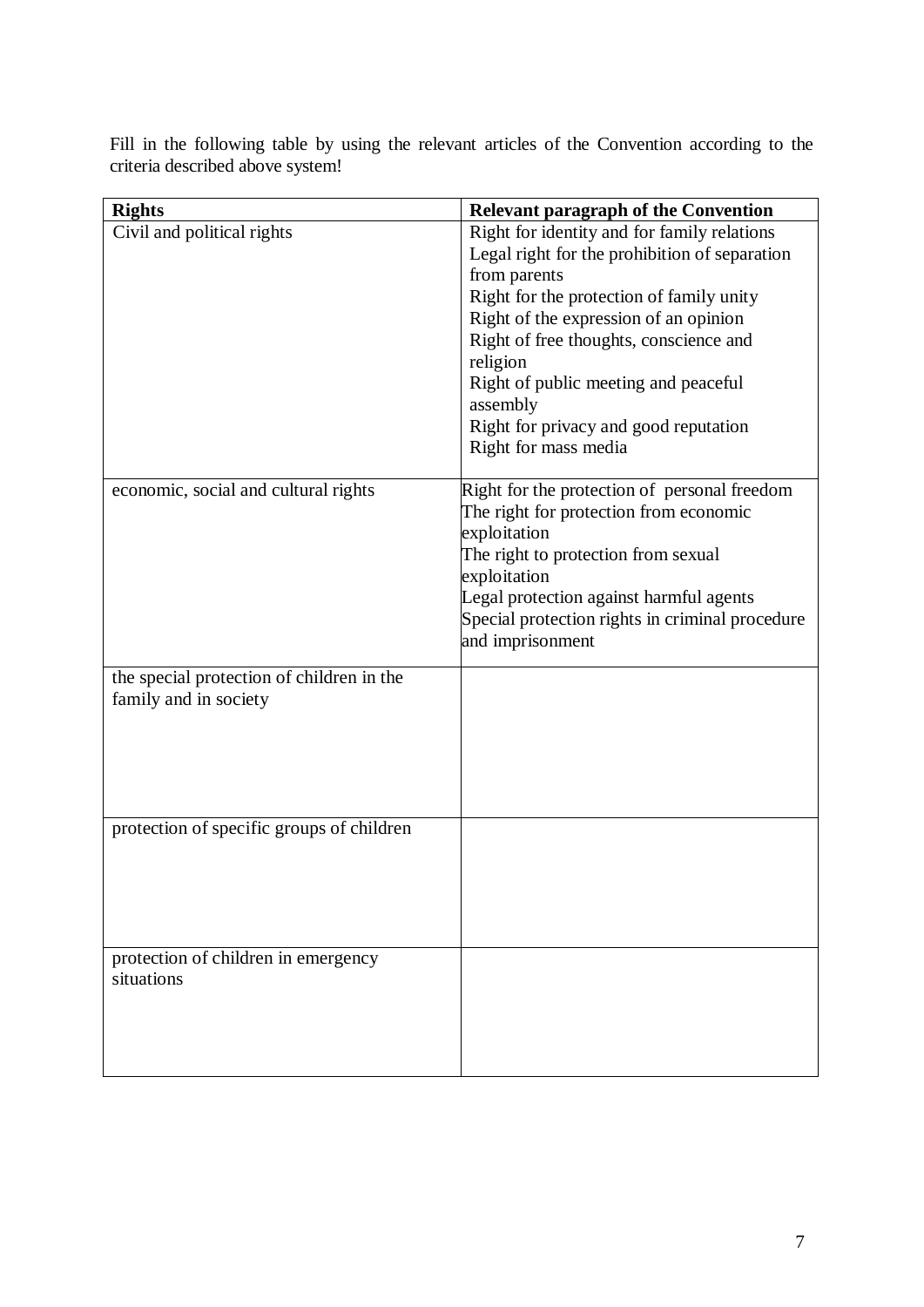# **Literature**

Bokorné dr. Szegő Hanna: Egyezmény a Gyermekek Jogairól. In Szilvási Léna (szerk.) (1996): Gyermek-Család-Társadalom. Hilscher Rezső Szociálpolitika Egyesület, Budapest Domszky András(szerk.) (2004): Gyermekvédelmi szakellátás. NCSSZI, Bp.

Dr. Filó Erika - Dr. Katonáné dr. Pehr Erika (2006): Gyermeki jogok, gyermekvédelem, HVGORAC Lap és könyvkiadó, Bp.

Herczog Mária (2001): Gyermekvédelmi kézikönyv Kjk., Kerszöv Jogi és Üzleti Kiadó Kft. Bp. pp. 25-63

Tausz Katalin (2002): A gyermekek és családok szociális jogai. Család, gyermek, ifjúság 1. sz.

ENSZ Gyermekek Jogairól Szóló New Yorkban 1989. november 20-án kelt Egyezménye, Magyarországon az 1991. évi LXIV. Törvény hirdette ki Magyar Közlöny 1991/129. 1997.évi XXXI. Törvény a gyermekek védelméről és a gyámügyi igazgatásról

# **4. Child abuse, domestic violence**

# **Questions, exercises:**

According to the 2003 year report of the UNICEF research centre in Florence (Innocenti Research Center) child abuse and neglecting is a problem in all countries, irrespective of whether the country belongs to the camp of rich or poor countries.

The Innocenti Research Centre examined the children's welfare and well-being in OECD countries. The research was carried out on the one hand, by the collection of the official statistical data on child abuse in the various countries, and on the other hand by a questionnaire survey. The questionnaires dealt with the childhood experiences in general or specifically connected to abuse, or the behaviour of the respondents relating to their children. According to the research of the Centre, each year nearly 3,500 young children (younger than fifteen years old) die as a result of abuse in developed countries. Each week two children die due to abuse and neglect in Germany and England, three in France, four in Japan and 27 children in the USA.

The risk of abuse is about three times higher among children younger than 1 year than in the 1-4 age group.

According to the data of Figure 3, in Hungary the number of children died as a result of physical abuse kids is thirteen times higher than in the country in the last place of the list, Spain. The graph also illustrates that among the five OECD countries – Belgium, Czech Republic, New Zealand, Hungary and France – the mortality rate due to child abuse, four times, six times higher than the average of leading countries.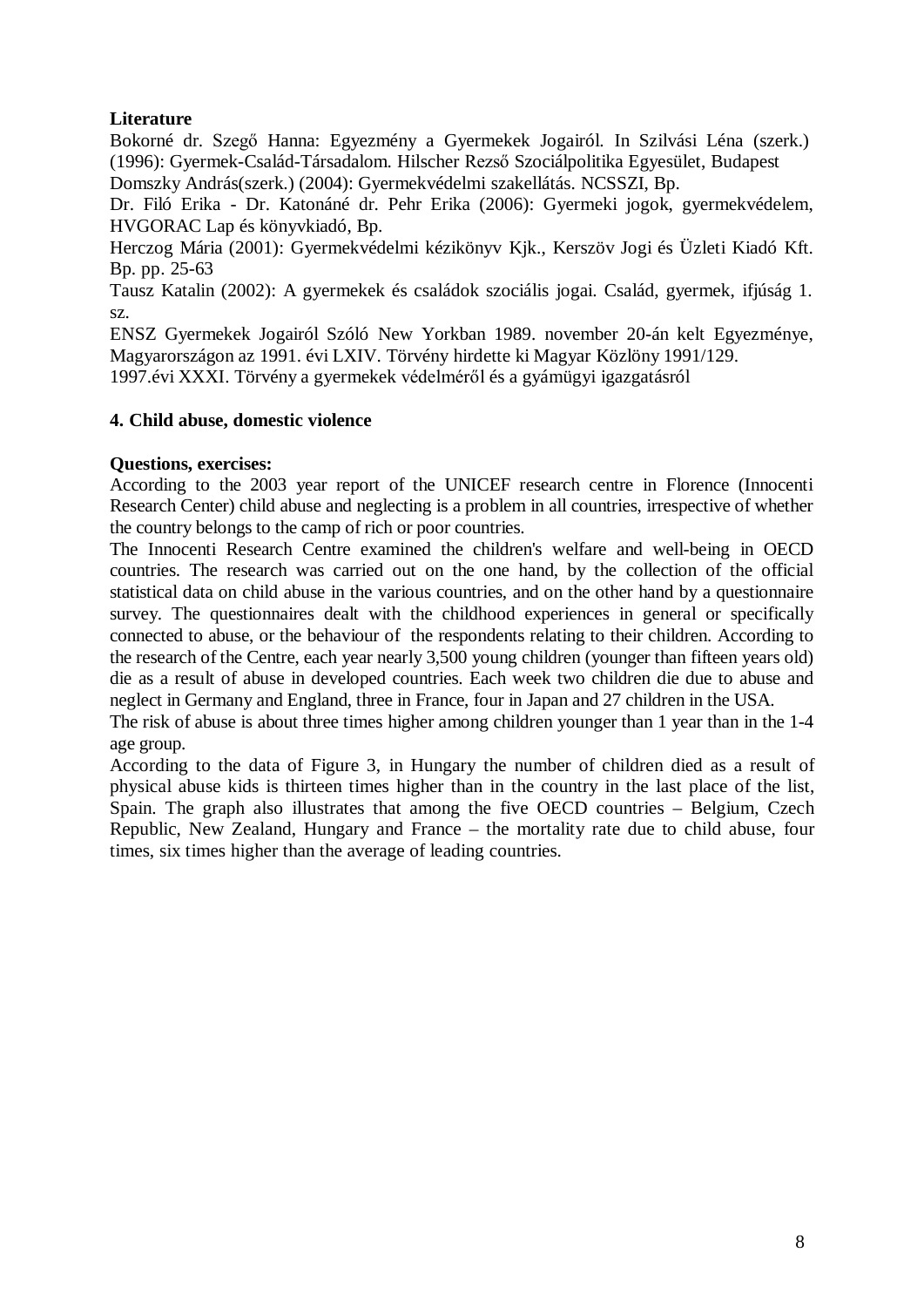#### **Figure 3. Death rate of caused by abuse among children under 15 in the OECD countries**



Source: UNICEF (2003): A league table of child maltreatment deaths in rich nations.

Innocenti ReportCard No. 5. szeptember 2003. UNICEF Innocenti Research Centre, Florence. 4. p.

Based on the above presented data, let us discuss the following:

- 1. How widespread is child abuse in Hungary?
- 2. What rights are violated in connection with the abuse of children?
- 3. What could be the cause of child abuse?
- 4. What could be cause of domestic violence?
- 5. How can we prevent child abuse/domestic violence?
- 6. Who could be responsible for the prevention of child abuse and what are these responsibilities?

Based on the methodological booklet called Handbook for child welfare service providers for the care and treatment of cases of maltreatment of children and treatment, Budapest Document 2006 page 14-28. present the responsibilities of the child welfare service, the guardianship authority and city clerks guardianship authority in the field of the prevention of child abuse! /(exercises provided in advance and group work)

• Present cases in the same document (page 28-41) /(exercises provided in advance and group work)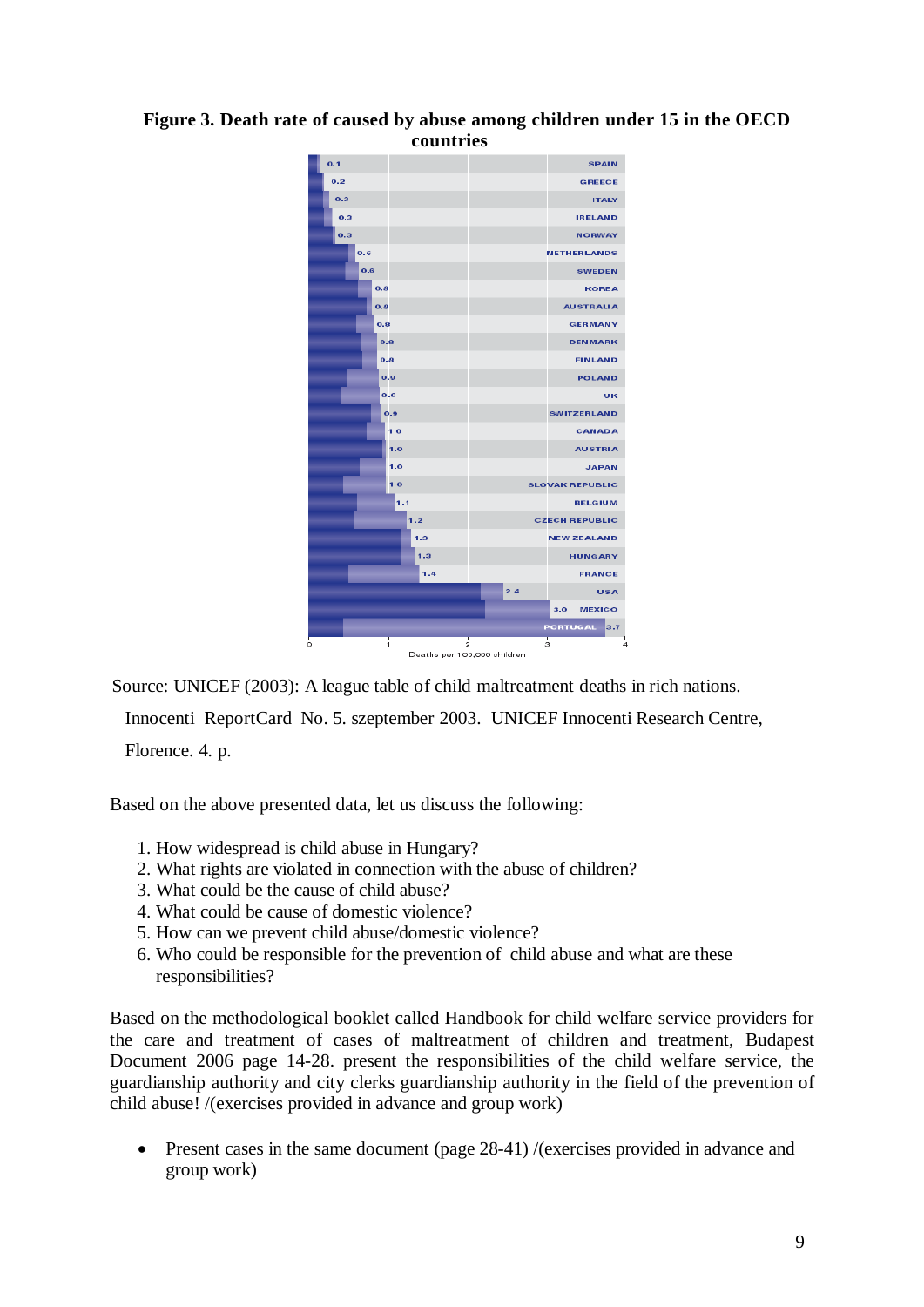7. Based on the following findings of the Ombudsman summarizes the what can be done as a social pedagogue to increase rights awareness amongst children?

"*Particular attention should be paid to the low number of requests for assistance* by children, which cannot be merely the result of the children involved are too young to indicate their own troubles and enforce their rights. In addition to the children's age characteristics - that is, in addition to a certain age cannot be expected from the child that you activate the child protection agencies one of – the lack of legal consciousness, also may be due to the low number of signals received "(ombudsman's report on abused children, AJB -2031/2011)

8. In terms of the type of violence what type of violence were implemented in the following case? Where could the parents ask for professional help?

What kind of professionals could be involved in the following cases?

Which one of the work forms of social work would you apply in the following cases?

The four-month son of Eva S., a 25 year old kindergarten teacher was hospitalized in intensive care for several weeks.

"First he was just whimpering but I tried to get him up in vain, I did him clean, I gave him water – he just did not want to relax. My husband who came home God knows how many times inebriated, he quickly acts on her hands. Since the birth of our son, a few months now we were just yelling at each other. I was full of anxiety: the little baby was crying almost non-stop. All this came on top of the fatigue, which attended the child's three-hour periods. That night my husband said, I cease out or he will make it. I was walking with him, swung him in his car, but he did not still. Finally, my husband got up and staggered towards us, snatched the baby out of my hand and slammed him to the little bed. I tried to defend him, but my husband was beating me already. We were fighting; I grabbed up the baby and ran to my mother in the middle of the night. I did not dare to tell my parents what happened. But the child has been unusually quiet in the morning, he became sleepy. I took her to the hospital, he was kept there because of concussion and haemorrhage between and meninges. The doctor pointed out that he suspected what had happened. She tried to make me talk, but I could report the child's father, I was talking nonsense."

Source: [http://gyermekbantalmazas.hu/szakmai-publikaciok/sose-razd-a-kisbabadat/item/siro](http://gyermekbantalmazas.hu/szakmai-publikaciok/sose-razd-a-kisbabadat/item/siro-csecsemk-agressziv-szuelk-ketsegbeesett-orvosok?category_id=7)[csecsemk-agressziv-szuelk-ketsegbeesett-orvosok?category\\_id=7](http://gyermekbantalmazas.hu/szakmai-publikaciok/sose-razd-a-kisbabadat/item/siro-csecsemk-agressziv-szuelk-ketsegbeesett-orvosok?category_id=7) 2012. 08.20

9. Present cases related to child abuse, which you met during the field trip!

#### **Literature**

Hegedűs Judit - Pintyi Zoltán (2008): Segédanyag a gyermekbántalmazás témájához pedagógusok számára [www.rev8.hu/csatolmanyok/jogidokok/jogidokok\\_20.pdf](http://www.rev8.hu/csatolmanyok/jogidokok/jogidokok_20.pdf%202012.%2008) 2012. 08. 10. Herczog Mária (2007) :Gyermekbántalmazás. Complex Kiadó, Budapest

Kerezsi Klára(1996): A gyermek, mint a családi erőszak áldozata In Szilvási Léna (szerk.) (1996): Gyermek-Család-Társadalom. Hilscher Rezső Szociálpolitika Egyesület, Bp., pp. 56-78

Család, Gyermek, Ifjúság 2001/5.sz. tematikus száma

Kerezsi Klára (1995): A védtelen gyermek. (Erőszak és elhanyagolás a családban) Közgazdasági és Jogi Könyvkiadó. Budapest.

Ranschburg Jenő (2006): A meghitt erőszak Saxum Kiadó, Budapest

Révész György (2004): Szülői bánásmód - Gyermekbántalmazás Új Mandátum, Budapest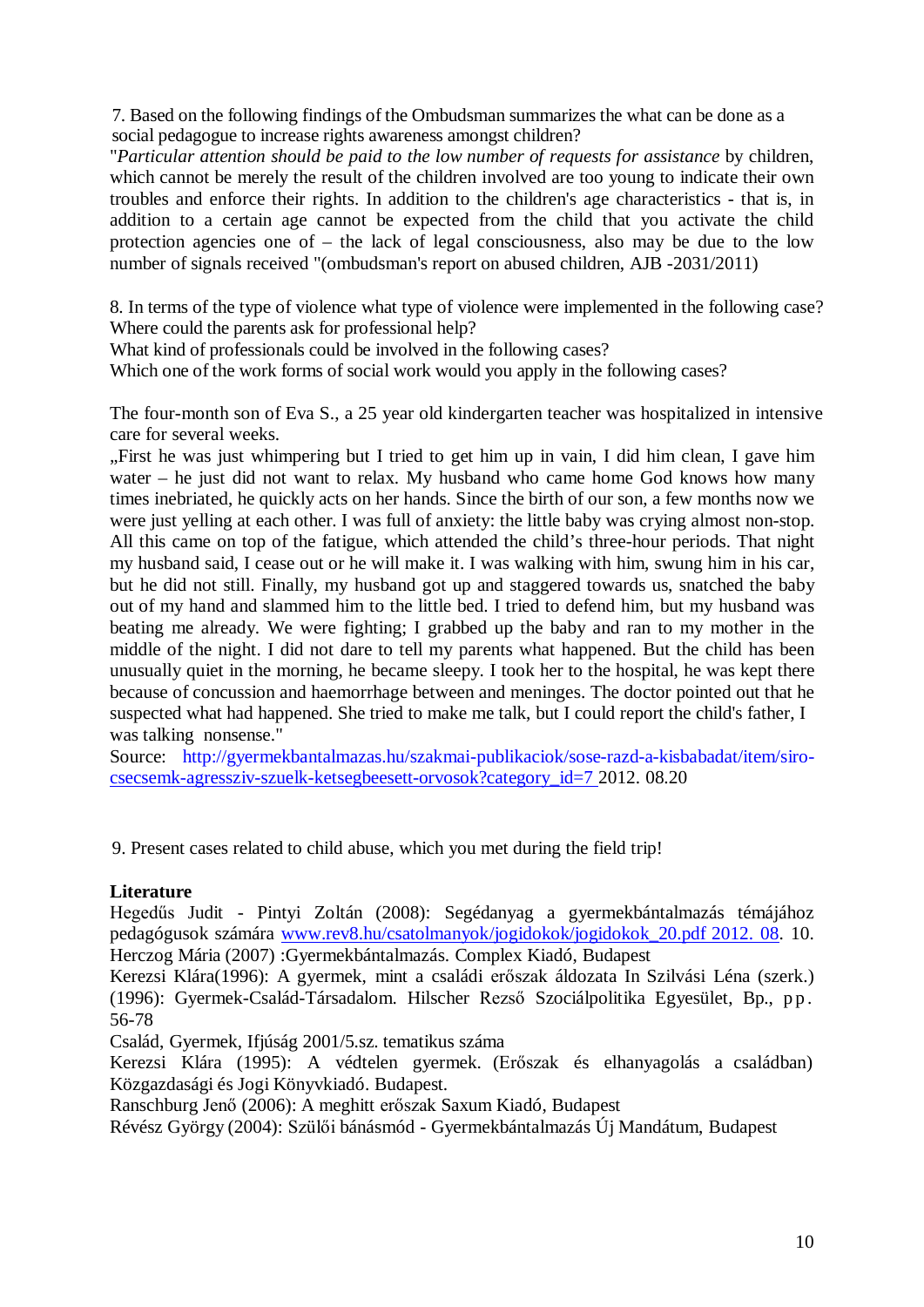Virág György: Családi iszonyok – A családi erőszak kriminológiai vizsgálata KJK –Kerszöv Bántalmazott gyermekekről teljes ombudsmani jelentés [http://www.obh.hu/allam/jelentes/201102031.rtf o](http://www.obh.hu/allam/jelentes/201102031.rtf%C3%82%C2%A0oAJB-2031/2011)**AJB-2031/2011** Kézikönyv a gyermekjóléti szolgáltatást nyújtók számára a gyermekekkel szembeni rossz bánásmóddal kapcsolatos esetek ellátáshoz és kezeléséhez. [www.szmm.gov.hu/download.php?ctag=download&docID=292](http://www.szmm.gov.hu/download.php?ctag=download&docID=292) 2012. aug. 21. [http://gyermekbantalmazas.hu/szakmai-publikaciok/sose-razd-a-kisbabadat/item/siro](http://gyermekbantalmazas.hu/szakmai-publikaciok/sose-razd-a-kisbabadat/item/siro-csecsemk-agressziv-szuelk-ketsegbeesett-orvosok?category_id=7)[csecsemk-agressziv-szuelk-ketsegbeesett-orvosok?category\\_id=7](http://gyermekbantalmazas.hu/szakmai-publikaciok/sose-razd-a-kisbabadat/item/siro-csecsemk-agressziv-szuelk-ketsegbeesett-orvosok?category_id=7) UNICEF (2003): A league table of child maltreatment deaths in rich nations. Innocenti ReportCard No. 5. szeptember 2003. UNICEF Innocenti Research Centre, Florence. 4. p. [www.unicef-irc.org/publications/pdf/repcard5e.pdf](http://www.unicef-irc.org/publications/pdf/repcard5e.pdf%202012) 2012. 05.10.

# **5. Options for managing social problems related to children, the issue of child poverty.**

#### **Questions, exercises:**

1. The main action strategies of the national program against child poverty strategies, document processing /group work (exercises provided in advance and group work)

2. Darvas Ágnes - Tausz Katalin (2006): Gyermekszegénység. DEMOS Bp. strategies of resolving, document processing /group work (exercises provided in advance and group work)

3. Gábos András - Szívós Péter (2006): A gyermekszegénység és néhány jellemzője Magyarországon In Kolosi –Tóth- Vukovich (szerk.) (2006): Társadalmi riport 2006. TÁRKI, Budapest. (exercises provided in advance and group work)

4. Processing of the following documents at the course, analysing, evaluating, summarizing of trends group work

4. A. Statisztikai tükör Jövedelmi helyzet 2010. 5. 82. sz. KSH 2011. december 6. [http://www.ksh.hu/apps/shop.kiadvany?p\\_kiadvany\\_id=9341&p\\_temakor\\_kod=KSH&p\\_sess](http://www.ksh.hu/apps/shop.kiadvany?p_kiadvany_id=9341&p_temakor_kod=KSH&p_session_id=323125325187568&p_lang=HU) [ion\\_id=323125325187568&p\\_lang=HU](http://www.ksh.hu/apps/shop.kiadvany?p_kiadvany_id=9341&p_temakor_kod=KSH&p_session_id=323125325187568&p_lang=HU) 2012. 08. 10

4. B. A családi háttér és a szegénységi kockázat. In A szegénység generációk közötti átörökítése KSH 2012. márc. 26. pp. 2-6 [http://www.ksh.hu/docs/hun/xftp/idoszaki/pdf/szegenysegatorokitese.pdf](http://www.ksh.hu/docs/hun/xftp/idoszaki/pdf/szegenysegatorokitese.pdf%202012.%2005.%2012) 2012. 05. 12.

4. C. Létminimum értékek különböző háztartás típusokban. Létminimum 2011. KSH 2012. június 4. pp. 4-6. [http://www.ksh.hu/apps/shop.kiadvany?p\\_kiadvany\\_id=10858&p\\_temakor\\_kod=KSH&p\\_ses](http://www.ksh.hu/apps/shop.kiadvany?p_kiadvany_id=10858&p_temakor_kod=KSH&p_session_id=803195294447137&p_lang=HU) sion  $id=803195294447137$ &p lang=HU 2012. 08. 20.

5. Summarize what financial and in-kind benefits do you know under the Child Protection Act!!

Statisztikai Tükör Gyermekvállalás és gyermeknevelés 2011. április KSH Budapest Pénzben folyósított ellátások p. 13-21.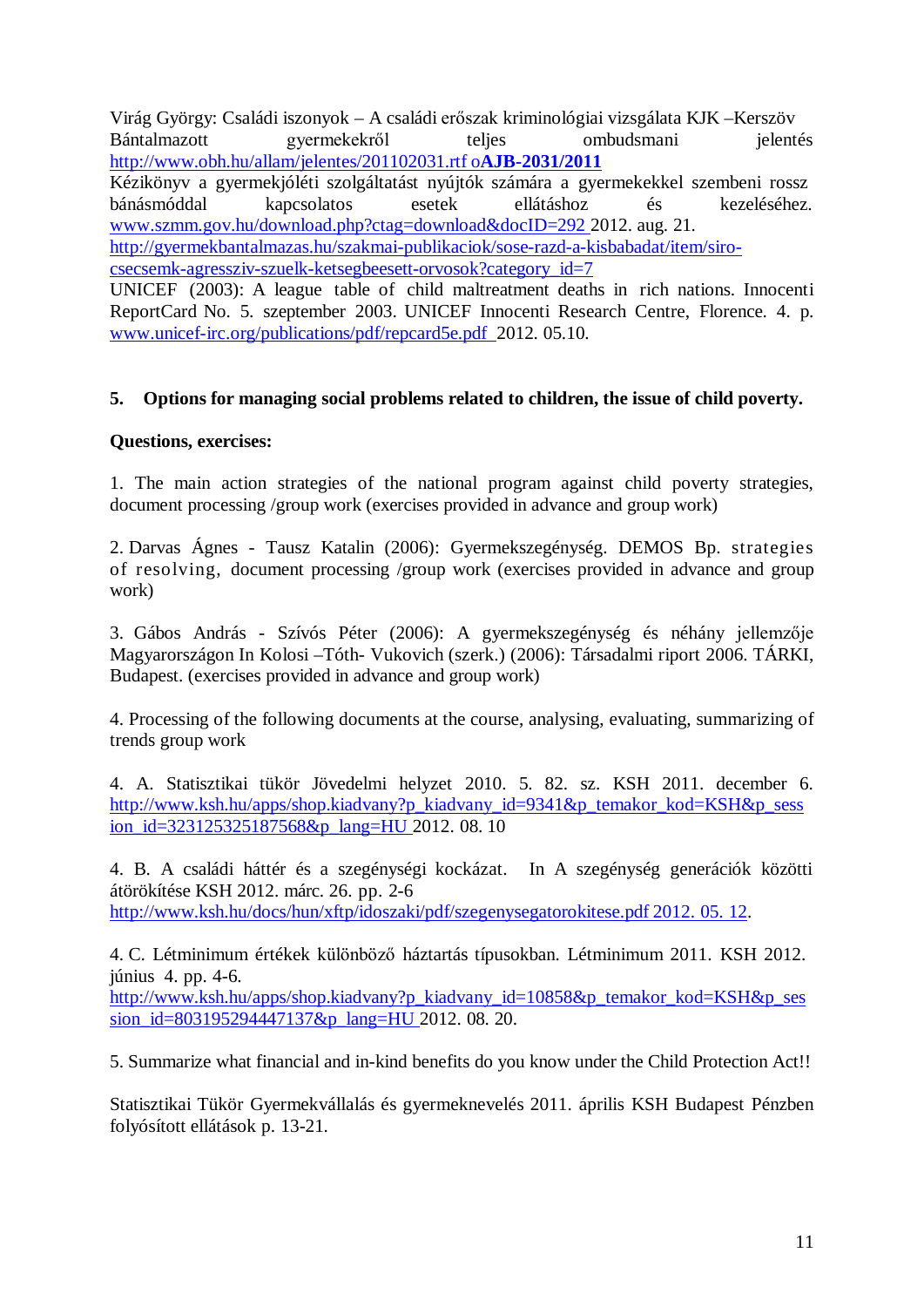[http://www.ksh.hu/apps/shop.kiadvany?p\\_kiadvany\\_id=8227&p\\_temakor\\_kod=KSH&p\\_sess](http://www.ksh.hu/apps/shop.kiadvany?p_kiadvany_id=8227&p_temakor_kod=KSH&p_session_id=587420013250077&p_lang=HU) [ion\\_id=587420013250077&p\\_lang=HU](http://www.ksh.hu/apps/shop.kiadvany?p_kiadvany_id=8227&p_temakor_kod=KSH&p_session_id=587420013250077&p_lang=HU)\_2012. September 12.

# **7. The system of institutions providing child welfare and child protection services, operators, tasks, task sharing**

1. Summarise by using the following table what role the various actors play in connection with child protection! (group work: each group presents one actor)

THE OPERATORS OF THE CHILD PROTECTION SYSTEM AND THEIR ROLES AFTER 1997

| <b>Local authority</b>                                                                                                                                                                                                                                                                                                                                 | <b>Governmental tasks</b>                                                                                                                                                                                                                                                                                                                                                                                                                                                                                                                                                                                                                                                                                                                                                                                                                                                                                                                                                                                                                 |  |
|--------------------------------------------------------------------------------------------------------------------------------------------------------------------------------------------------------------------------------------------------------------------------------------------------------------------------------------------------------|-------------------------------------------------------------------------------------------------------------------------------------------------------------------------------------------------------------------------------------------------------------------------------------------------------------------------------------------------------------------------------------------------------------------------------------------------------------------------------------------------------------------------------------------------------------------------------------------------------------------------------------------------------------------------------------------------------------------------------------------------------------------------------------------------------------------------------------------------------------------------------------------------------------------------------------------------------------------------------------------------------------------------------------------|--|
| tasks                                                                                                                                                                                                                                                                                                                                                  |                                                                                                                                                                                                                                                                                                                                                                                                                                                                                                                                                                                                                                                                                                                                                                                                                                                                                                                                                                                                                                           |  |
| Provisions                                                                                                                                                                                                                                                                                                                                             | Guardianship arrangements                                                                                                                                                                                                                                                                                                                                                                                                                                                                                                                                                                                                                                                                                                                                                                                                                                                                                                                                                                                                                 |  |
| <b>Local authorities</b>                                                                                                                                                                                                                                                                                                                               | <b>Town clerk</b>                                                                                                                                                                                                                                                                                                                                                                                                                                                                                                                                                                                                                                                                                                                                                                                                                                                                                                                                                                                                                         |  |
| <b>Ensures: basic child welfare services</b><br>- regular child protection allowance<br>- emergency child protection support<br>- child welfare services<br>day care for children (child care, family<br>day care, home child care)<br>temporary care for children (temporary<br>home)<br>Organize and convey to others the available<br>supply access | Sphere of activity especially:<br>- receiving the protection for the children<br>and the interruption of the protection<br>- the temporary placement of children<br>adding full scope statement acknowledging<br>$\overline{\phantom{0}}$<br>paternity<br>adding consent statement to adoption by<br>unknown person<br>trustee, legal guardian secondment<br>- to enable the operation of child welfare<br>services<br>additional childcare support<br>decide on the provision of in-kind<br>the<br>suspension<br>support,<br>on<br>of<br>education grant, on the acceptance of<br>the report on the usage of these<br>benefits by the seconded guardian, as<br>well as initiates the pausing and<br>termination of the suspension of the<br>education support at the disbursing<br>body,<br>- establishes<br>eligibility for kindergarten<br>funding<br>- contribute to the need for child support<br>enforcement as set out in international<br>treaties,<br>- assist in the care fee and the anticipated<br>recovery of child support, |  |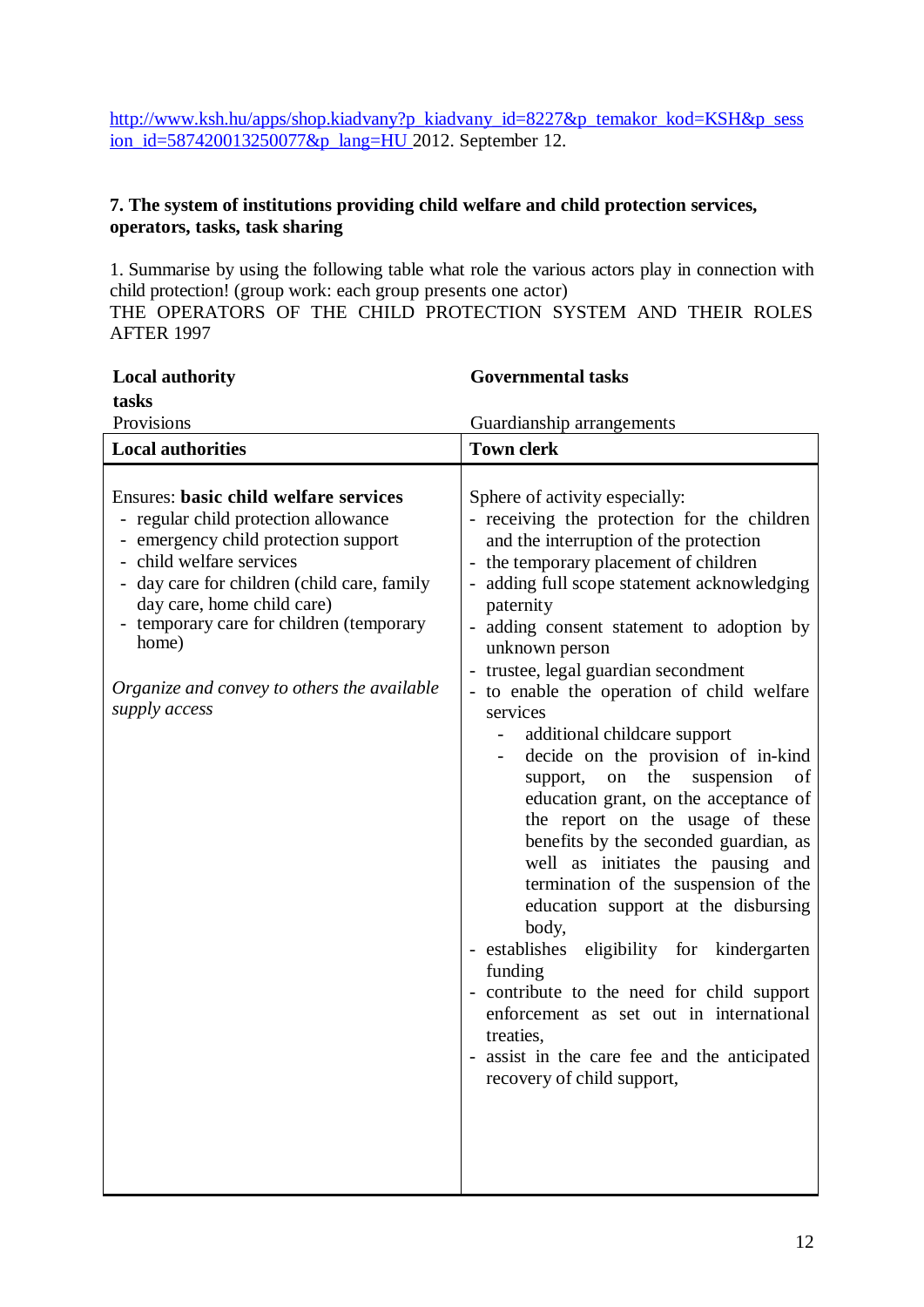|                                                                                                                                                                                                                                                                                                                                                                                                                                          | City child welfare agency                                                                                                                                                                                                                                                                                                                                                                                                                                                                                                                                                                                                                                                                                                                                                                                                                                                                                                                               |  |
|------------------------------------------------------------------------------------------------------------------------------------------------------------------------------------------------------------------------------------------------------------------------------------------------------------------------------------------------------------------------------------------------------------------------------------------|---------------------------------------------------------------------------------------------------------------------------------------------------------------------------------------------------------------------------------------------------------------------------------------------------------------------------------------------------------------------------------------------------------------------------------------------------------------------------------------------------------------------------------------------------------------------------------------------------------------------------------------------------------------------------------------------------------------------------------------------------------------------------------------------------------------------------------------------------------------------------------------------------------------------------------------------------------|--|
|                                                                                                                                                                                                                                                                                                                                                                                                                                          | Its sphere of authority especially:<br>- imposition of educational supervision<br>- child maintenance payments<br>- housing support<br>- place a temporary effect on the children<br>- children receiving foster care<br>- contact children affairs<br>- financial affairs<br>- guardianship and guardianship matters<br>- allow family reception<br>- adoption cases<br>- settlement of family status<br>- allow underage marriage<br>- imposition of after-care and after-care<br>- starting of legal procedures (guardianship,<br>child custody)<br>- report (endangering, failure to control, etc.).<br>- proceed with the recovery of maintenance<br>from abroad<br>- delegates a guardian for the child, family<br>guardian, a professional guardian<br>- placing under guardianship affecting the<br>ability and review of the termination, and<br>in connection with the voting of the<br>foreclosure and cancellation of<br>the<br>foreclosure |  |
| <b>County Institution Maintenance Center</b>                                                                                                                                                                                                                                                                                                                                                                                             | Social and guardianship office                                                                                                                                                                                                                                                                                                                                                                                                                                                                                                                                                                                                                                                                                                                                                                                                                                                                                                                          |  |
| It coordinates the work of social and child<br>protection institutions' network, coordinating<br>of their financial management, improving of<br>the quality of care.<br>Provide: child protection care<br>- regional child protection services (expert,<br>professional networking guardian<br>and<br>foster<br>network,<br>family<br>care<br>care.<br>aftercare)<br>providing<br>(foster)<br>home<br>care<br>care,<br>children's homes) | Its sphere of authority especially:<br>- professional guidance and supervision of<br>the $1st$ level guardianship authorities,<br>- second instance decisions taken<br>allowance of child care institutions and<br>the control of their activities<br>promotes and coordinates the launching<br>of programs aimed crime prevention and<br>the prevention of recidivism risk by those                                                                                                                                                                                                                                                                                                                                                                                                                                                                                                                                                                    |  |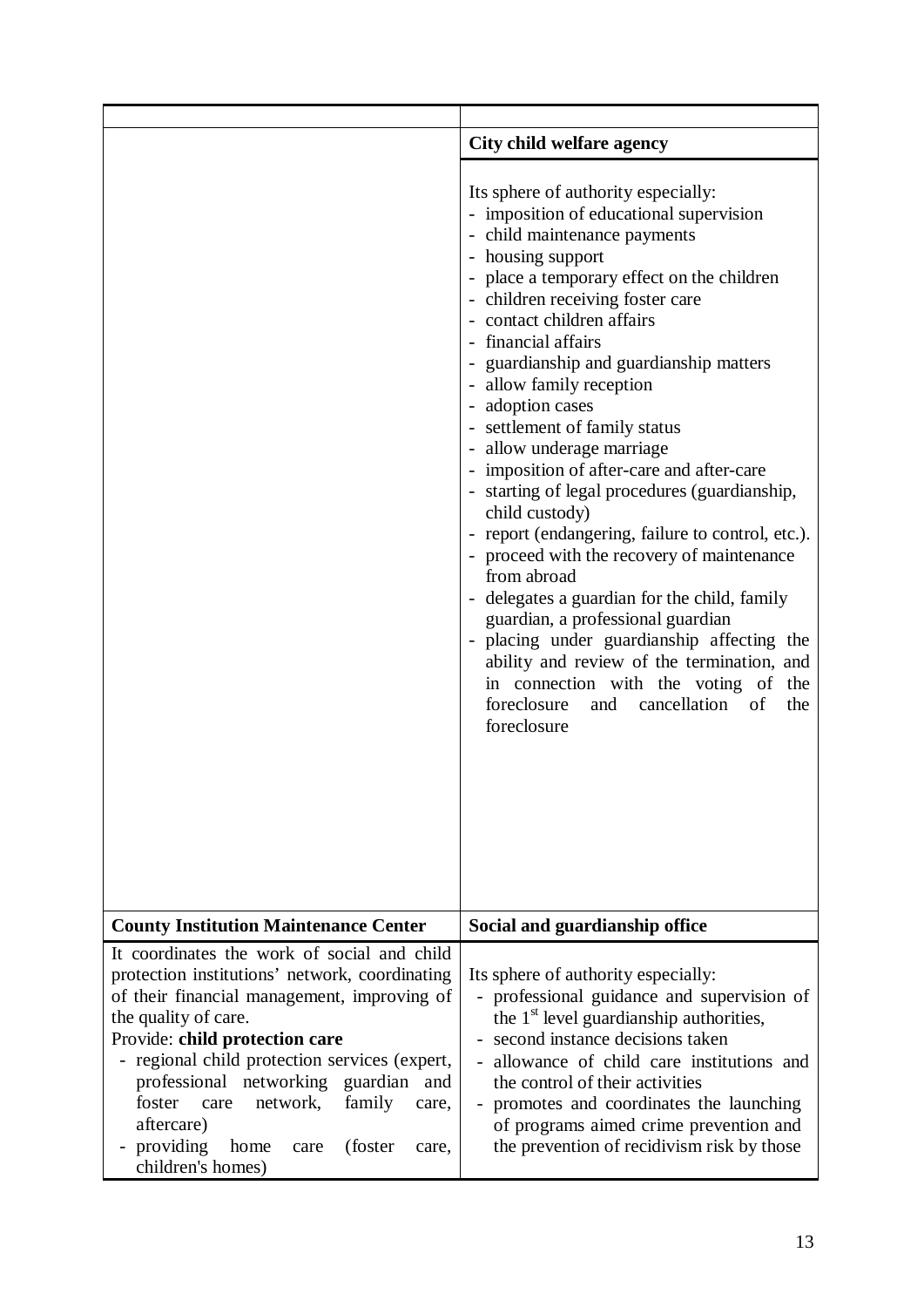| after-care, after-care service                                                                                                                                                                                                                                                                                                                                                 | who committed crime, but not punishable<br>and subject to criminal proceedings for<br>children.<br>child and youth protection coordinator<br>$\overline{\phantom{0}}$<br>duties                                                                                                                                                                                                                                                                                                                                          |
|--------------------------------------------------------------------------------------------------------------------------------------------------------------------------------------------------------------------------------------------------------------------------------------------------------------------------------------------------------------------------------|--------------------------------------------------------------------------------------------------------------------------------------------------------------------------------------------------------------------------------------------------------------------------------------------------------------------------------------------------------------------------------------------------------------------------------------------------------------------------------------------------------------------------|
| <b>Ministry of Human Resources</b>                                                                                                                                                                                                                                                                                                                                             | National Committee of Child Protection<br><b>Experts of the National Institute of Family</b><br>and Social Policy                                                                                                                                                                                                                                                                                                                                                                                                        |
| sector management and professional<br>supervision<br>maintain direct institutions (correctional<br>$\overline{\phantom{0}}$<br>facilities, special children's homes)<br>Family and Child Protection Advisory<br>$\overline{\phantom{0}}$<br>Board<br>- correctional facilities and special children's<br>homes<br>central administrative tasks<br>- National Adoption Register | The background institution of the Ministry of<br>Human Resources in the fields of family<br>policy, social policy, protection of children<br>and youth, gender equality and supporting<br>institutions serving sector drug prevention<br>and management support. They cover the<br>scientific<br>research,<br>methodological<br>development and services, and range of<br>statistical and information services. The<br>preparation and<br>implementation<br>of<br>development programs for these jobs to<br>participate. |
| Central government (state contribution to the<br>social and child welfare tasks of child and                                                                                                                                                                                                                                                                                   |                                                                                                                                                                                                                                                                                                                                                                                                                                                                                                                          |

youth protection, etc.).

2.What does the neutral sector regulation mean in child protection?

3.Who can be maintainer of the child welfare and child protection institutions?

4.Which institutions belong basic child welfare support?

# **8. The functions of the social pedagogue in child welfare care: child welfare, child day care: nursery, family day care, home child care, family child care**

# **Questions, exercises:**

The processing of the following documents, analysis, evaluation of the tables in these document, summarizing of trends /group work

1. Statisztikai Tükör Gyermekvédelmi Jelzőrendszer 2010. V. 42. sz. KSH 2011. június 22. [www.ksh.hu/apps/shop.kiadvany?p\\_kiadvany\\_id=8500&p\\_temakor\\_kod=KSH&p\\_session\\_id](http://www.ksh.hu/apps/shop.kiadvany?p_kiadvany_id=8500&p_temakor_kod=KSH&p_session_id=587420013250077&p_lang=HU) [=587420013250077&p\\_lang=HU](http://www.ksh.hu/apps/shop.kiadvany?p_kiadvany_id=8500&p_temakor_kod=KSH&p_session_id=587420013250077&p_lang=HU) 2012. September 12.

2.Statisztikai Tükör Gyermekvállalás és gyermeknevelés 2011. április KSH Budapest [http://www.ksh.hu/apps/shop.kiadvany?p\\_kiadvany\\_id=8227&p\\_temakor\\_kod=KSH&p\\_sess](http://www.ksh.hu/apps/shop.kiadvany?p_kiadvany_id=8227&p_temakor_kod=KSH&p_session_id=587420013250077&p_lang=HU) [ion\\_id=587420013250077&p\\_lang=HU](http://www.ksh.hu/apps/shop.kiadvany?p_kiadvany_id=8227&p_temakor_kod=KSH&p_session_id=587420013250077&p_lang=HU) 2012. szeptember 12.

- Day care for young children p. 21-25.
- The role of child welfare services and town clerks p. 27-30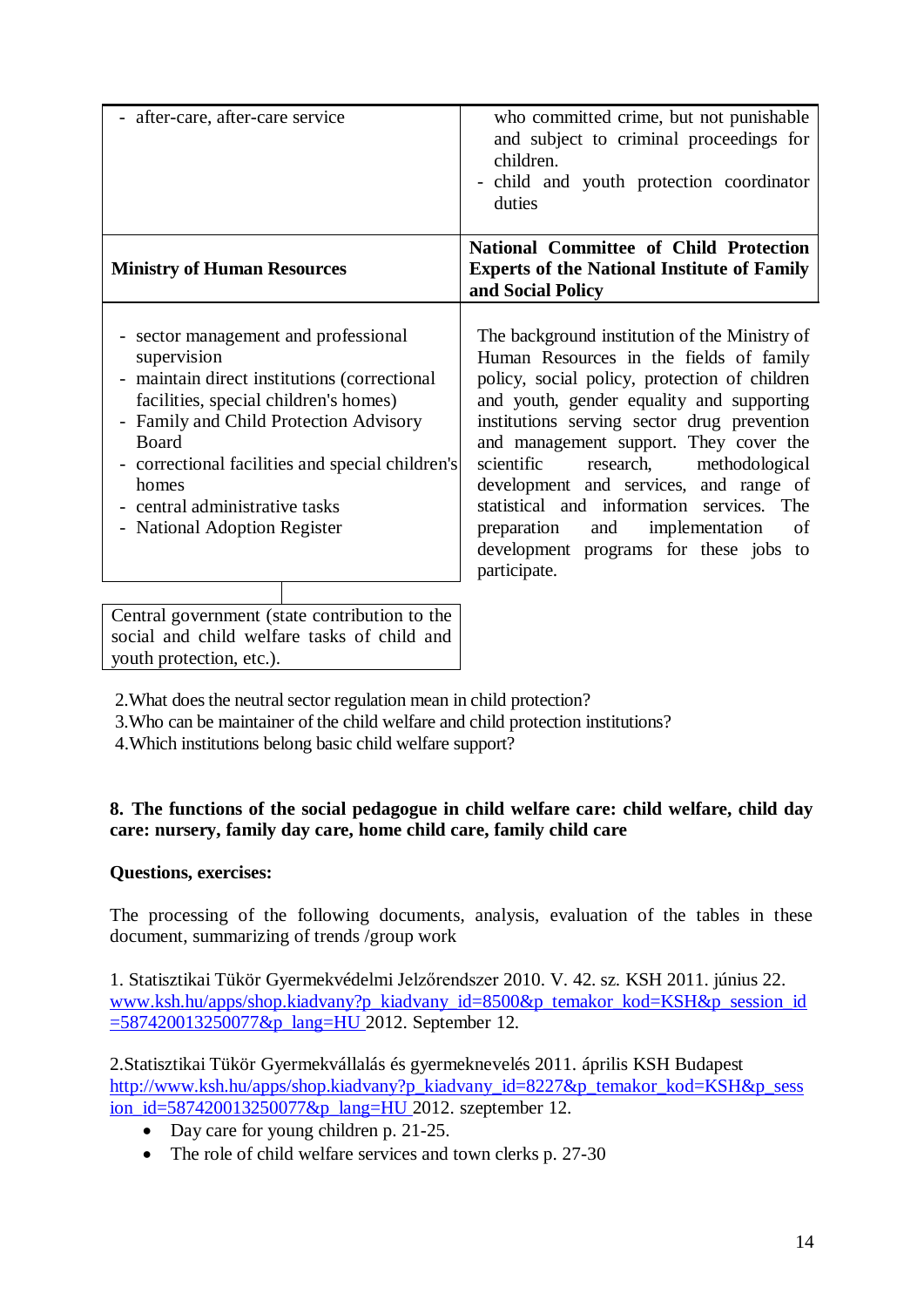3. Statisztikai Tükör Gyermekvállalás után- a munkaerőpiacra való visszatérést segítő tényezők 2010. IV. 6. sz.

Nursery care, preschool care, family day care, [http://www.ksh.hu/apps/shop.kiadvany?p\\_kiadvany\\_id=488&p\\_temakor\\_kod=KSH&](http://www.ksh.hu/apps/shop.kiadvany?p_kiadvany_id=488&p_temakor_kod=KSH&p_session_id=587420013250077&p_lang=HU) [p\\_session\\_id=587420013250077&p\\_lang=HU](http://www.ksh.hu/apps/shop.kiadvany?p_kiadvany_id=488&p_temakor_kod=KSH&p_session_id=587420013250077&p_lang=HU) 2012-09-12.

4. Launching a debate on the detection system of child welfare services operation, according to the Ombudsman's report.

Question: How can we improve the efficiency of the warning system, what can a social pedagogue do for this?

"Further highlighting is needed for the general phenomenon that members of the child protection notification system did not fulfil their obligations, they are afraid of retaliation by persons involved in the signal. As I stated earlier in my report No. 2227/2010, I am convinced that children's rights should not be an obstacle to the realization of the fear from the menace. To avoid these situations the task of the state is to encourage and protect the operation of the members of the signalling system.

In my opinion, the reason of the postponement or backlog of the discussions of the cases is due to – beside the possible negligence or lack of interest signalling system members – mainly that the law of the case discussions held with a lex imperfecta, that is not the way to control the process, the authorized body does not specify nor provide any sanction for the case of inaction" (Ombudsman report on abused children, AJB-2031/2011) .

#### **9. The functions of the social pedagogue in child welfare care: child welfare, child day care: nursery, family day care, home child care, family child care**

#### **Questions, exercises:**

The process of the following literature based on individual acceptance by using a Power Point presentation:

1.Szőllősi Gábor (2000): A gyermekjóléti szolgálatok előzményei, közpolitikai kapcsolatai és funkciói. In Család, Gyermek , Ifjúság 2000/4.sz. pp. 17-23

2. Sidlovics Ferenc (2005): Biztos kezdet. Család, Gyermek, Ifjúság 2005 évi. 6. sz.

3. Czibere Károly, Korintus Mihályné (2004): Gyermekeink gondozása nevelése magyarországi háttértanulmány az OECD "A kisgyermekkori nevelés és gondozás szakmapolitikájának tematikus vizsgálata" c. programjához NCSSZI, OKI Budapest.

4. Possible work scope and tasks of social pedagogues in the child protection care - child welfare nursery, family day care, home child care, based on family aid babysitting/group work passed on the delivered materials (see Appendix 2). Presentation of fillable job duties in primary care, based on the field experience – short presentation of the institution and job. (exercises provided in advance and group work)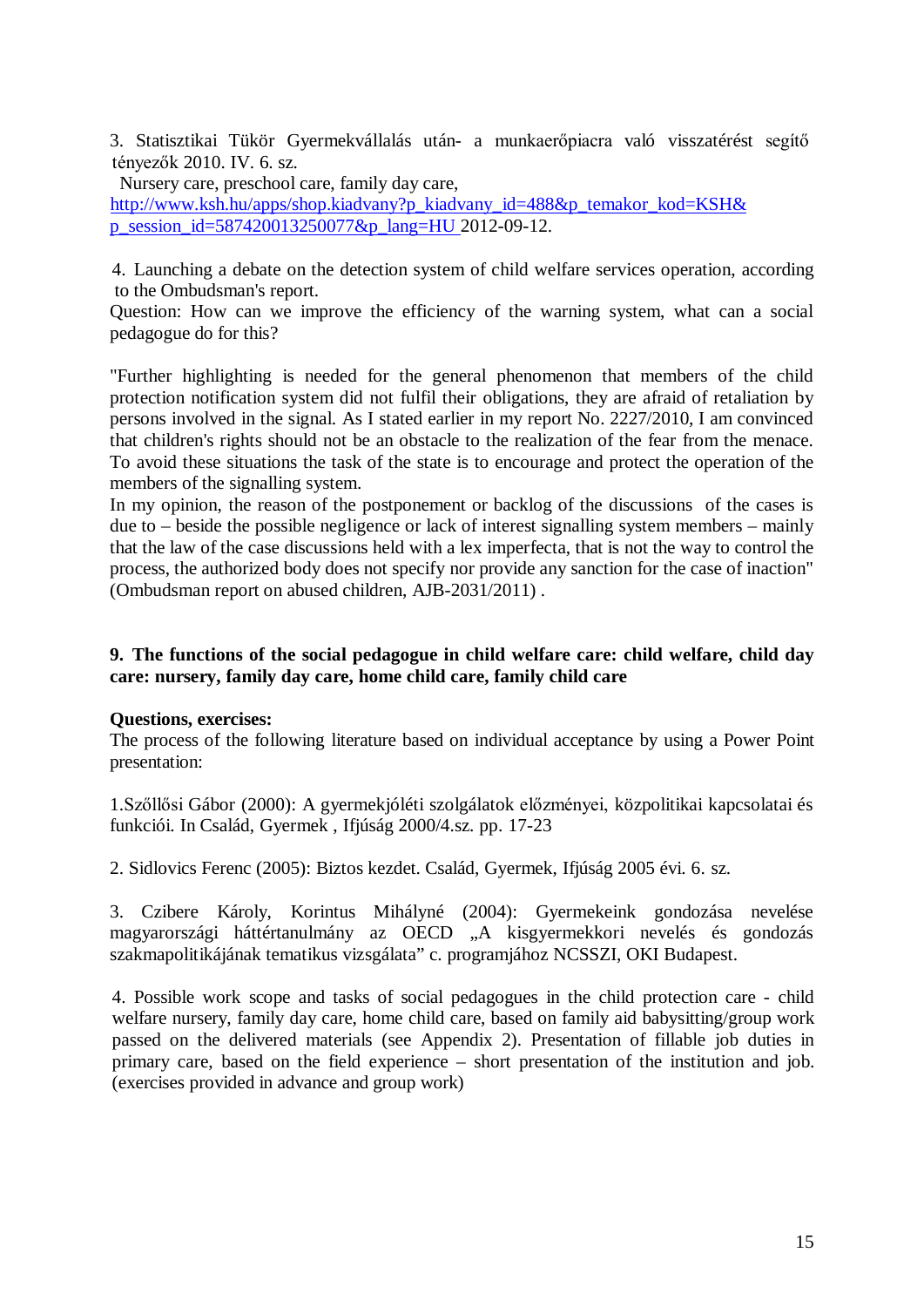#### **9. The functions of the social pedagogue in child welfare care for children of temporary shelters, transitional homes for families, deputy parent network**

The process of the following literature based on individual acceptance by using a Power Point presentation:

1. Révész Piroska (1999): A helyettes szülői szolgáltatás. Esély, 1999. évi 2-3.sz. pp. 59-78

2. Papp Krisztina - Tüski Anna (szerk.) Átmeneti gondozás célszerű vagy ideális?! Módszertani kézikönyv NCSSZI, Kapocs könyvek 8. kötet

3. Possible work scope and tasks of social pedagogues in the child protection care - child welfare nursery, family day care, home child care, based on family aid babysitting/group work passed on the delivered materials (see Appendix 2). Presentation of fillable job duties in primary care, based on the field experience – short presentation of the institution and job. (exercises provided in advance and group work)

#### **10-11. The functions of the social pedagogue in the institutions of the child protection services: children's homes, apartment homes, regional child protection services**

#### **Questions, exercises:**

The process of the following literature based on individual acceptance by using a Power Point presentation:

1.Zsámbéki Eszter (2004): A lakásotthonba élő gyerekek helyzete In Család, Gyermek Ifjúság 2004/ 2. sz. pp. 5-20

2. Rácz Andrea (2006):A gyermekotthoni nevelés kihívásai a nagykorúságuk előtt álló fiatalok jövőképe In Kapocs 2006/8. sz.

3. Rákó Erzsébet (2011): A gyermekvédelmi szakellátás helyzete. Egyetemi Kiadó, Debrecen pp. 49-71

4. Rákó Erzsébet (2011): A gyermekvédelmi szakellátás helyzete. Egyetemi Kiadó, Debrecen pp. 76-106

5. Possible work scope and tasks of social pedagogues in the child protection care - children's homes, apartment homes, deputy parent network /group work passed on the delivered materials (see Appendix 2). Presentation of fillable job duties in primary care, based on the field experience – short presentation of the institution and job. (exercises provided in advance and group work)

#### **12. System of services provided to the children's homes, particularly in the leisure organization. The social pedagogue is responsible for organizing leisure time.**

# **Questions, exercises:**

1.Domszky András (1999): A gyermekotthonok működésének szabályairól és követelményeiről Módszertani levél Országos Család- és Gyermekvédelmi Intézet, Budapest. (előre kiadott feladat, csoportmunka)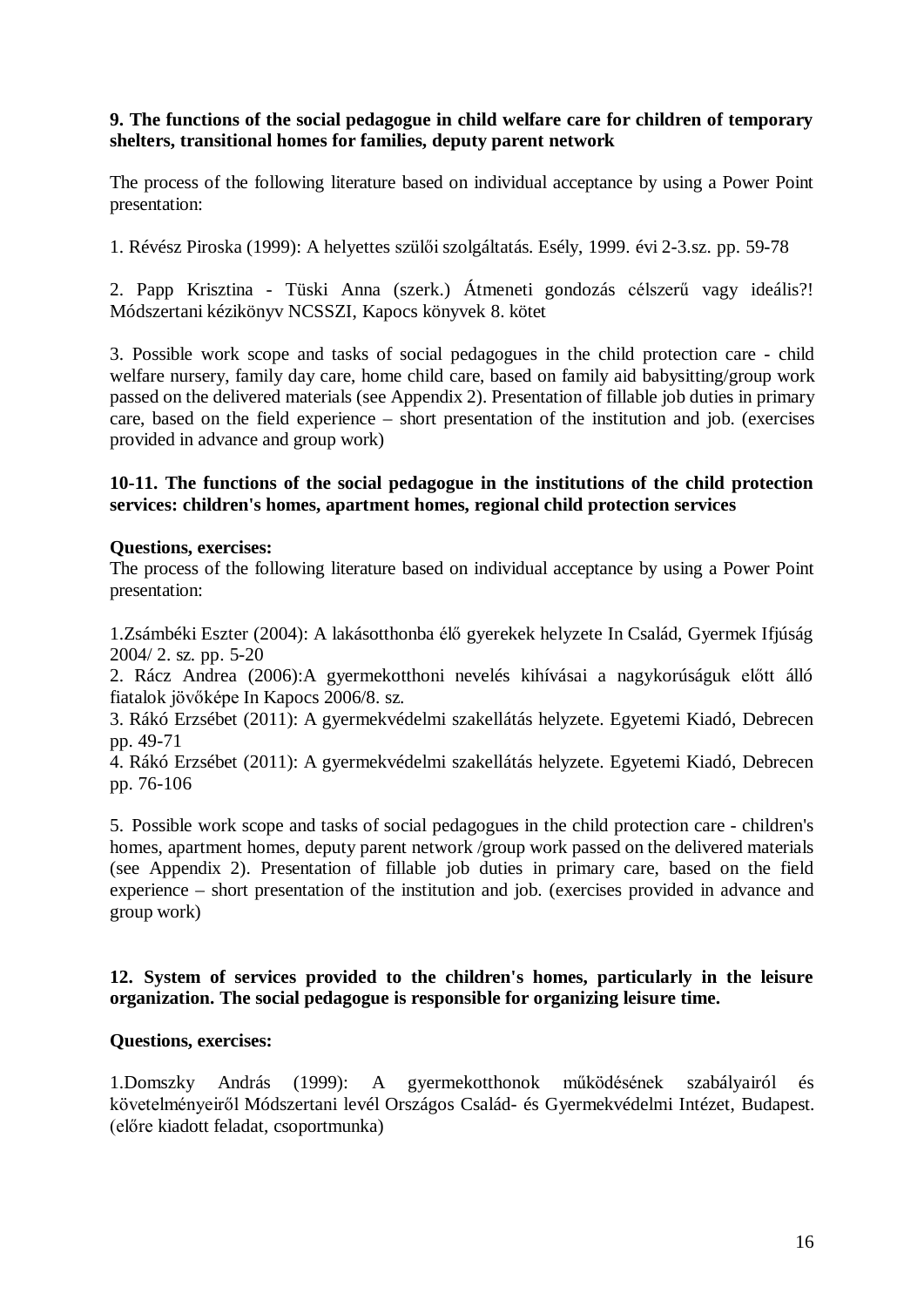2. By taking the following statements of activities into account produce leisure time programmes for children living in children's home/apartment homes groups, each group will present their agenda. (group work)

"Regarding to the children living in institutions we make the following observations on the leisure habits. The majority of young people have a considerable amount of free time. They spend their free time on weekends and weekdays primarily in the home and with friends. Another scene of the leisure time activities beside home and friends are – especially among those, who live in children's home –the discos and bars. The visits at relatives, parent at the weekends are rare. This may be due to contact with the family is the first line of contact with the brothers and sisters, who are themselves residents of the institution.

Based on the above, it was concluded that the home plays a very significant role in the organization of free time, young people spend most of their time at the home. The organization of leisure time can help the social integration of young people, as they can appear as active participants in that town and other public educational institutions at their events. Its further significance includes that it has a prevention value for a variety of addictions, or the preventing the formation of gangs." (Rákó Erzsébet: A szabadidő eltöltésének lehetőségei a gyermekvédelmi intézményekben *Iskolakultúra* 20. 9.sz. p. 43- 52.)

During the preparation of the program take the following aspects into account:

- Program location, time, material and personal conditions
- The program is intended duration
- Children's age, number, status
- A detailed description of the program, time schedule
- The methods used in the implementation of the program
- Combine the skills, capabilities are required in organizing leisure time!

# **13. Presentation of case studies in the field of child welfare, child protection presentation**

# **Questions, exercises:**

1. Present the groups created on the basis of the longitudinal case studies. (exercises provided in advance and group work)

#### *The basic substance of a longitudinal case study*

". Be included in the study (age, sex, state of health, any disability, family relationships, living conditions - including income situations, the housing circumstances "social status", etc.), basic information about a client. The question, what data to that list is needed to show or just how to expand the list with further data in the study, can be answered based on the type and nature of its treatment. Note that during this presentation the secrecy rule should also be applied, that is it is necessary to pay attention to the fact that the client does not become identifiable.*<sup>1</sup>*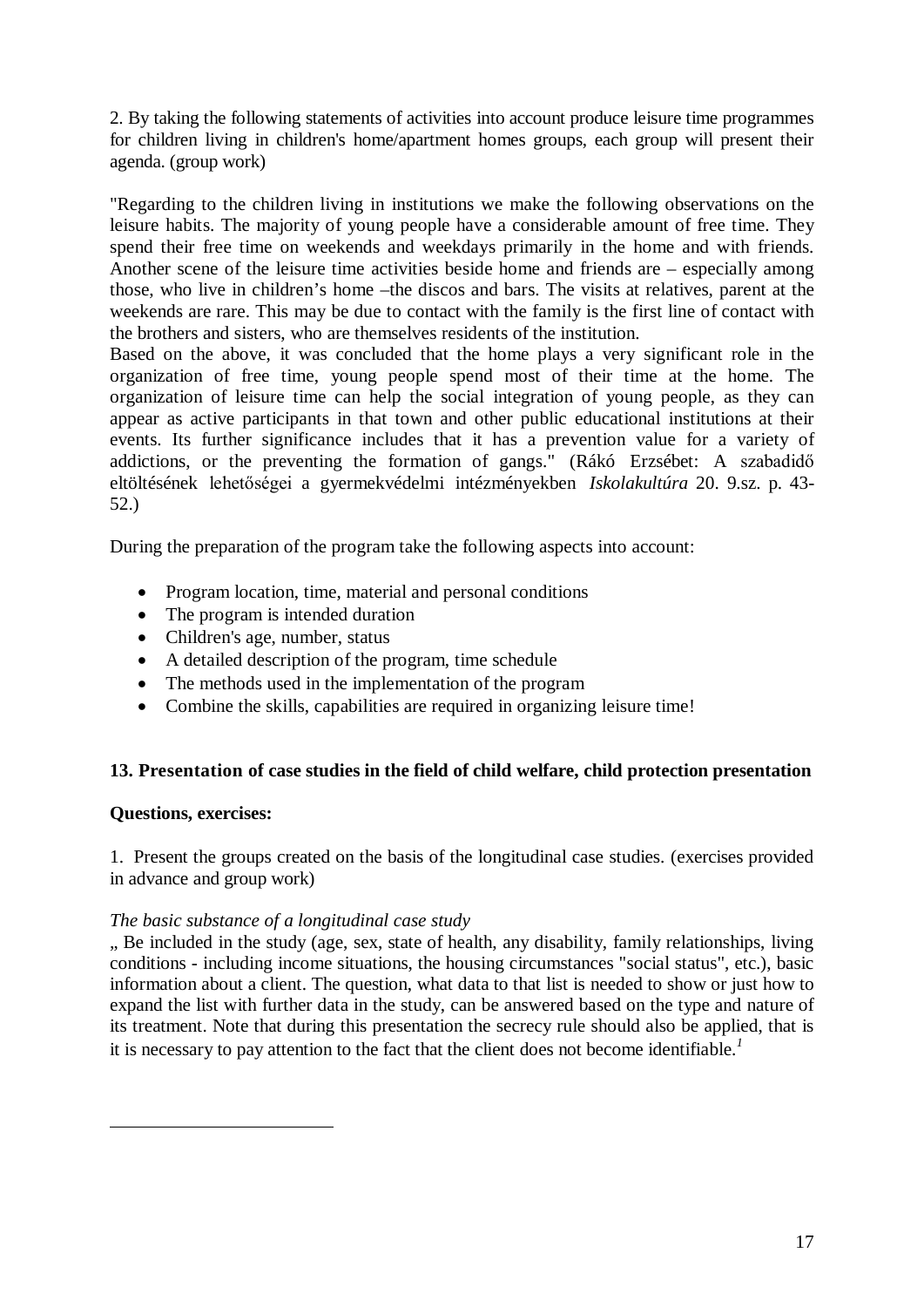- Beside the presentation of the physical and physiological characteristics, family, relationships, etc. it is a priority to present *clients' mental characteristics and the emotional relationships* of the family in a sufficiently detailed way.

- In the study, it is important to show in *what way we contact our clients* in the institution, as the success of the case, as well as the first task of the experts (i.e. if it is necessary to develop or strengthen motivation related to the clients' problems) can greatly affect if it is about a more motivated voluntary or a client, who is obliged to participate.

- It is important to show the *problem that the client has, if any other formal and informal actors involved in the case of the client from the definition of the sometimes differing problems, as well as how to see a specialist in the problem, and the final definition of the problem for interference basis* (ideally shared)*.*

*-* In most cases, you need the *detailed history (of the case) to present*, that is, to show since when does the specific problem exist, has anyone tried to deal with it earlier, if so, how they received help earlier from another organization, specifically what kind of help, and this whether there was any effect, etc.

- Since a major goal of producing these studies is to help developing problem-solving ability, it is an *essential part of the study to describe in detail (content of specific interventions publisher), analytical (i.e. the causal relations-finding) of what actions have been taken in the case, what resources were mobilized, and how all of these effects resulted*. It is important that the analysis is unbiased, objective and honest as possible, and proceed to consider what it is that you could possibly have done in other ways.<sup>2</sup>

- If a *case is pending*, it must be clarified *where the case is now, and what further interventions are planned.* (The students who prepare the case studies have to think over what they would do in this case if they could take it forward.)

*-* In connection with *cases closed* it is necessary to describe the *results obtained*, highlighting the factors that contributed to the successful conclusion of the case. However, they are important to record any worries, problems, which will continue to exist –together with a description of the possible causes and possible consequences of the problems of survival.

In case of failure is also necessary to take stock of the factors that contributed to the failure.

The study generally concludes with *the summary of the most important lessons*, and the analytical findings.*"*

(Soós Zsolt (2012):Szociális munka módszerek alkalmazása a gyakorlatban - szociális esetmunka p. 28.)

# **14. Forms of work and methods in child protection**

# **Questions, exercises:**

1. Let us process the following cases according to the specified criteria! (group work)

- Prepare an individual case management plan for using the problem-solving model is!
- Summarize what kind of group they would create and how they would organize it for the actors!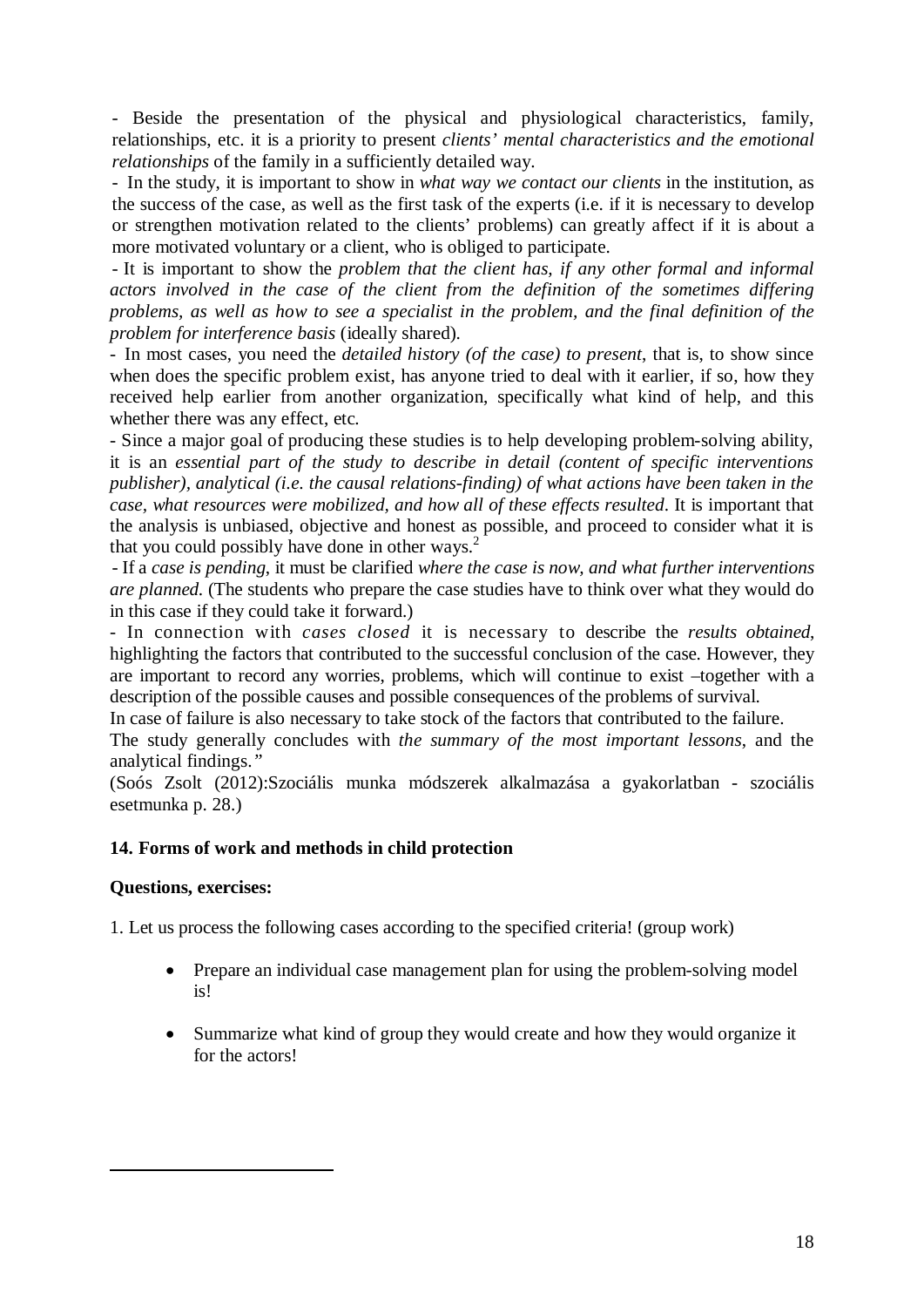A report arrived to the child welfare service from the school that the 10-year-old K.L. is often sleepy, weary when he comes to school. His relationship with his mates changed he is reluctant to participate in school programs either. His study results had been excellent, but by now he is often distracted in the classes and it is visible on his academic performance. However it is visible on his behaviour that he strives to achieve full compliance with external requirements.

As regards K. L. t's family circumstances, he lives alone with his mother since his father abandoned them. His relationship with her mother is characterized by strong emotional ties, he would do everything to meet the expectations set by himself, he wants to take care of his mother, he wants to maintain the appearance of a functioning family. The child's father sends some money to the child only occasionally, but does not satisfy his obligation to pay alimony, their personal relationship is characterised by rare meeting between father and son. The mother is struggling with psychological problems since her husband's departure, she is in need of medical treatment and she is currently on sick leave. The mother does not have a social life, she neglects family and friendships, and almost never leaves the apartment. The shopping and the official handling of cases are performed by the son. K.L triggers the prescribed medicines. The previously well-balanced, diligent boy has become reclusive, troubled children.

# **15. Review of the students' portfolio**

The groups present their materials processed during the semester. Joint evaluation of the semester.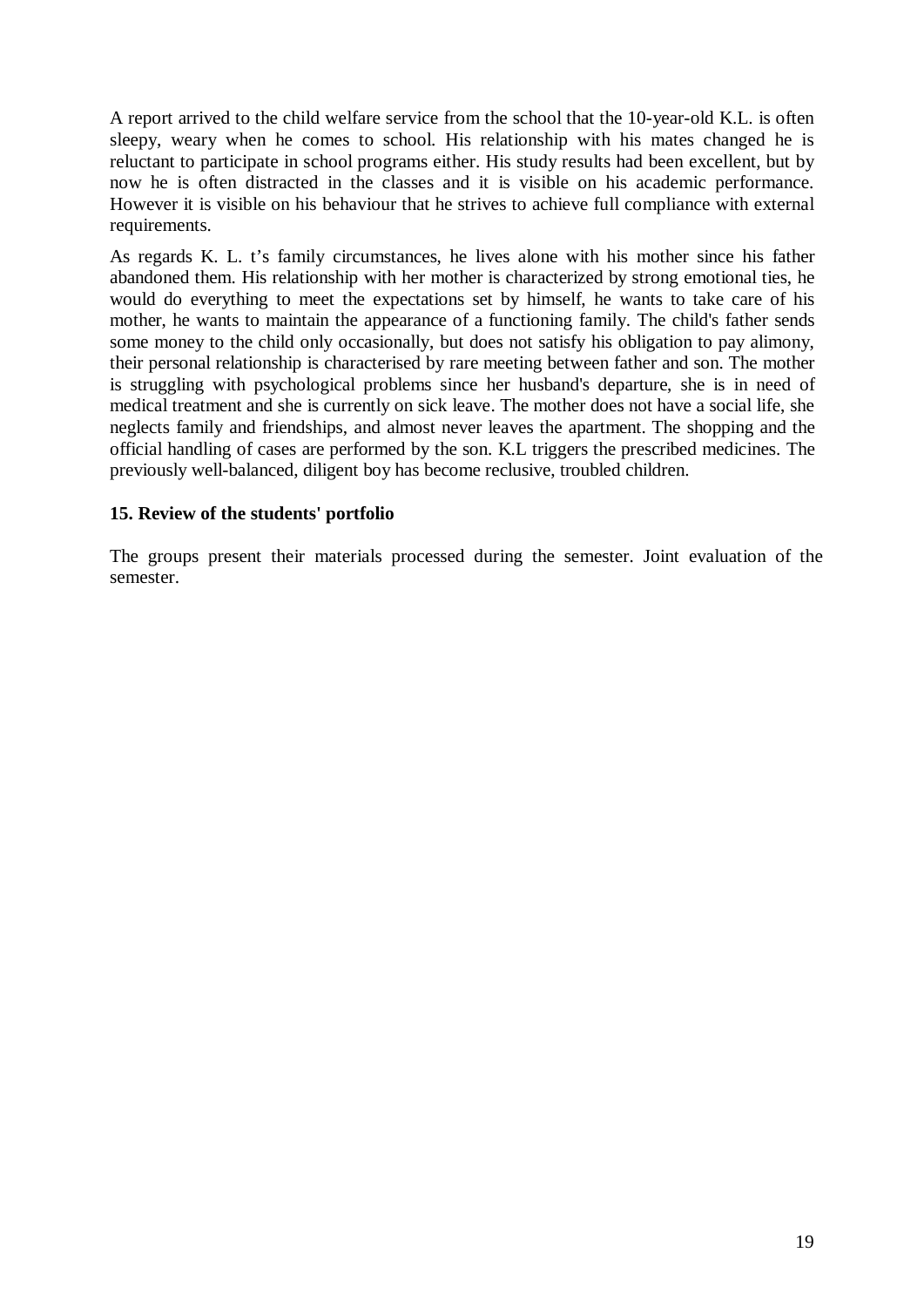#### **Annexes**

#### **Annex 1. for the processing of the topics of the changing approach of childcare children's rights**

Source: Patrícia Brander, Ellie Keen, Marie-Laure Lemineur (szerk.)(2004): KOMPASZ Kézikönyv a fiatalok emberi jogi képzéséhez. GYISM Mobilitás, Budapest. p. 84

Claims, which the students receive on cards.

Children have the right to express their views on all matters of interest to them and the child's views need to be duly taken into account.

Respect the right of the child of thought, conscience, and religion. The child has the right for the freedom of association and peaceful assembly.

No child shall be subjected to unlawful interference in connection with their privacy, family, home or correspondence nor any unlawful attacks in connection with their honor and reputation.

Parents have the primary responsibility for the upbringing and development of children.

The child has the right to education. The states, which have signed the Convention will provide compulsory primary education which is available for free to all. The school discipline must be maintained so that it is compatible with the child's dignity. The education of the child shall be directed to the child's personality unfold, mental and physical ability and talent development, respect for human rights and fundamental freedoms, in a free society responsibility for the life commitment to peace, friendship, understanding, tolerance and equality spirit and respect must arouse the natural environment.

The child has the right to rest and leisure time, to play and to participate freely in cultural life and the arts.

They acknowledge the child's right to be protected against economic exploitation and that they should not be forced to any harmful work, which endanger their life and development. They protect children from sexual exploitation and sexual violence in any forms. Take measures to prevent the following: the exploitation of children aiming prostitution or other unlawful sexual activity or pornographic performances for the sake of preparing this kind of materials.

The states, which have signed the Convention shall take all possible practical measures to protect children, who are threatened by armed conflict.

Every child, who is suspected with misdemeanour or a criminal activities it is need to be presumed innocent until proved guilty according to law and not to be provided legal aid for the preparation and submission of their protection and cannot be compelled to give testimony or to confess guilt, their privacy need to be respected completed, and to be provided treatment in compliance with their age and well-being. Neither capital punishment nor life imprisonment may not be imposed for offenses without the prospect of release, which are accused of being committed by a child under the age of 18.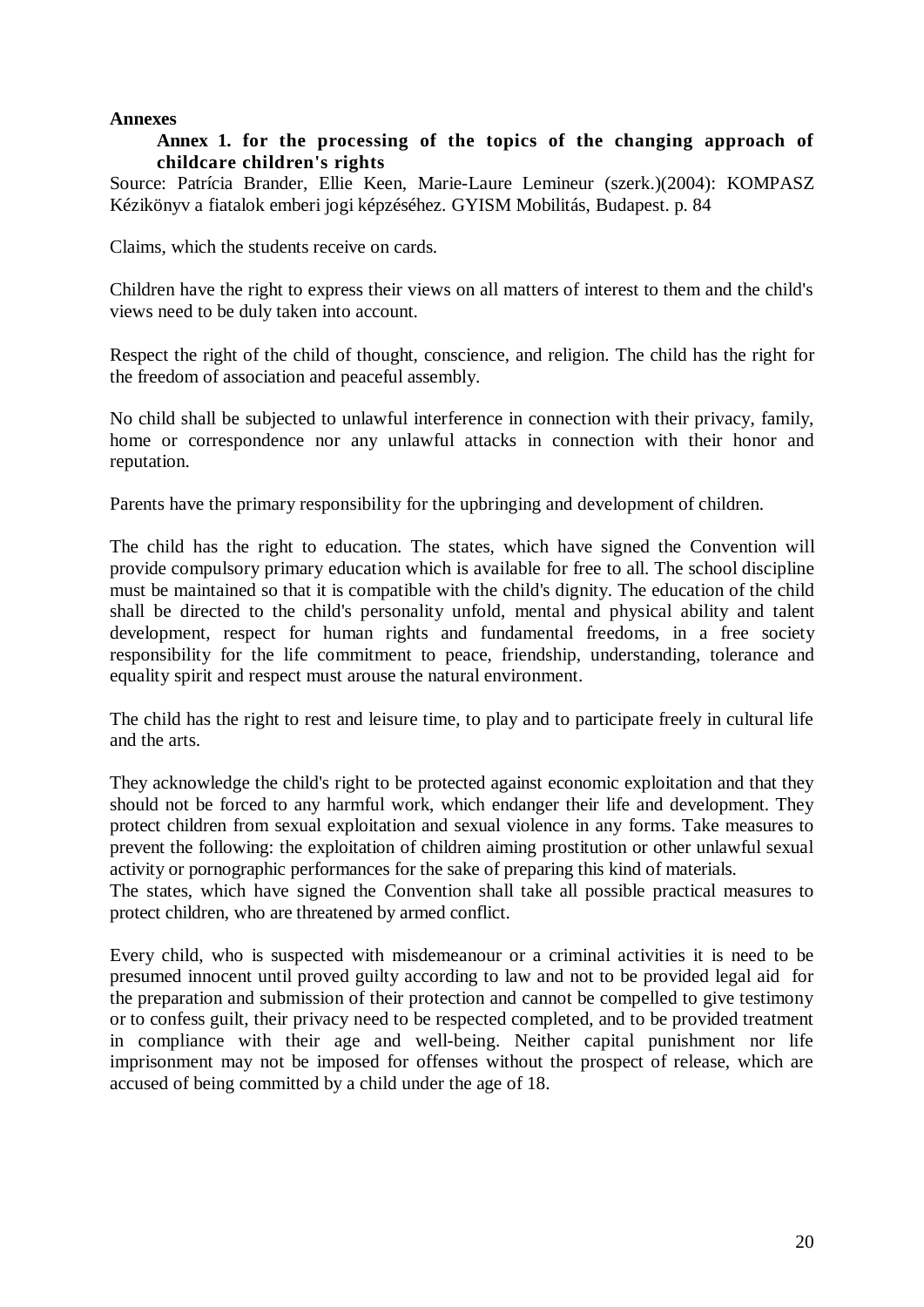# **Annex 2**

| The table is prepared based   | Prepared by Erzsébet Rákó         |                                                              |
|-------------------------------|-----------------------------------|--------------------------------------------------------------|
| decree<br>of the<br>the<br>on |                                   |                                                              |
| Welfare Ministry 15/1998.     |                                   |                                                              |
| (IV.30)<br>Form of supply     | sphere of activity                | social pedagogue                                             |
| Child welfare service         | Superior leader/leader            | Yes                                                          |
|                               | Social worker                     | Yes                                                          |
|                               | Methodological consultant         | Yes                                                          |
| Crèche directorate            | Superior leader                   | Yes                                                          |
| Crèche                        |                                   | Yes                                                          |
|                               | Superior leader<br>Child educator |                                                              |
|                               |                                   | Yes, but one of the following                                |
|                               |                                   | trainings<br>need<br>be<br>to                                |
|                               |                                   | completed: special carer for                                 |
|                               |                                   | crèche, or carer for babies<br>and infants, or pedagogue and |
|                               |                                   | carer for infants                                            |
|                               |                                   |                                                              |
|                               | Consultant                        | Yes                                                          |
|                               | Methodological consultant         | Yes                                                          |
| Family day care               | Child educator                    | Yes + preparatory course,                                    |
|                               |                                   | special course for operators                                 |
|                               |                                   | of family day care institutions                              |
|                               |                                   | [29/2003. (V. 20.) ESzCsM                                    |
|                               |                                   | rendelet]                                                    |
|                               | Pedagogue                         | Yes + preparatory course                                     |
| Family day care network       | Family day care coordinator       | Yes + preparatory course                                     |
| Domestic babysitting          | Pedagogue                         | Yes                                                          |
| Alternative day care service  |                                   | Yes                                                          |
| Temporary home for children   | Superior leader/leader            | Yes                                                          |
|                               | Pedagogue                         | Yes                                                          |
|                               | Social worker                     | Yes                                                          |
|                               | Methodological consultant         | Yes                                                          |
| Deputy parent network         | Deputy parent advisor             | Yes                                                          |
|                               | Leader                            | Yes                                                          |
| Temporary home for families   | Superior leader/leader            | Yes                                                          |
|                               | Social worker                     | Yes                                                          |
|                               | Methodological consultant         | Yes                                                          |
| Children's home               | Superior leader/leader            | Yes                                                          |
|                               | Pedagogue                         | Yes                                                          |
|                               | Aftercarer, social worker         | Yes                                                          |
|                               | Methodological consultant         | Yes                                                          |
| Special children's home       | Superior leader/leader            | Yes                                                          |
|                               | Child educator                    | Yes, but one of the following                                |
|                               |                                   | trainings<br>need<br>to<br>be                                |
|                               |                                   | completed: special carer for                                 |
|                               |                                   | crèche, or carer for babies                                  |
|                               |                                   | and infants, or pedagogue and                                |